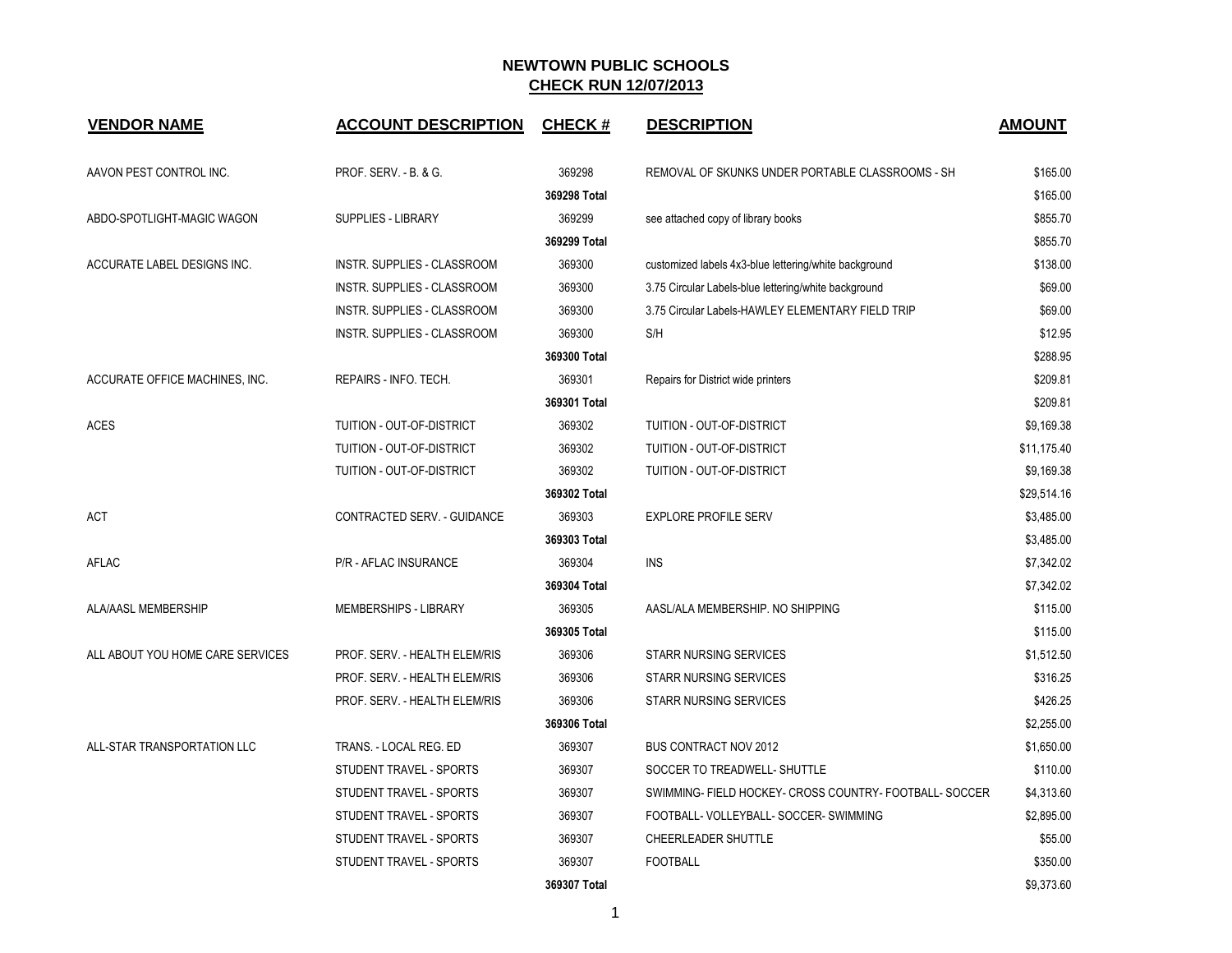| <b>VENDOR NAME</b>             | <b>ACCOUNT DESCRIPTION</b>      | <b>CHECK#</b> | <b>DESCRIPTION</b>                                | <b>AMOUNT</b> |
|--------------------------------|---------------------------------|---------------|---------------------------------------------------|---------------|
| AMAZON                         | <b>REPAIRS - LIBRARY</b>        | 369308        | replace/repair cover for kindle                   | \$26.97       |
|                                |                                 | 369308 Total  |                                                   | \$26.97       |
| AMERICAN CONTRACTING LLC       | TRANS. - LOCAL REG. ED          | 369309        | <b>BUS CONTRACT NOV 2012</b>                      | \$5,270.00    |
|                                |                                 | 369309 Total  |                                                   | \$5,270.00    |
| T. ARDUINI COMPANY, INC.       | EMERGENCY REPAIRS - S.H.        | 369310        | FILL SINK HOLE - SH                               | \$7,150.00    |
|                                |                                 | 369310 Total  |                                                   | \$7,150.00    |
| ARTISTIC DESIGNS LLC           | <b>B&amp;G CONTRACTED SERV.</b> | 369311        | REMOVAL OF TREE DEBRIS CAUSED BY HURRICANE SANDY  | \$600.00      |
|                                | <b>B&amp;G CONTRACTED SERV.</b> | 369311        | REMOVAL OF TREE DEBRIS CAUSED BY HURRICANE SANDY  | \$280.00      |
|                                | <b>B&amp;G CONTRACTED SERV.</b> | 369311        | REMOVAL OF TREE DEBRIS CAUSED BY HURRICANE SANDY  | \$450.00      |
|                                | <b>B&amp;G CONTRACTED SERV.</b> | 369311        | REMOVAL OF TREE DEBRIS CAUSED BY HURRICANE SANDY  | \$650.00      |
|                                | B. & G. REPAIRS - HOM.          | 369311        | REMOVE SANDBOXES / INSTALL PLAYGROUND MULCH - HOM | \$1,600.00    |
|                                | B. & G. REPAIRS - H.S.          | 369311        | INSTALL GRAVEL / CEMENT TO BACKWASH PIT - NHS     | \$850.00      |
|                                |                                 | 369311 Total  |                                                   | \$4,430.00    |
| ASCOM HASLER/GE CAP PROG       | EQUIP RENTAL - ADMIN.           | 369312        | LEASE FOR FOLDING MACHINE                         | \$158.47      |
|                                |                                 | 369312 Total  |                                                   | \$158.47      |
| <b>AT&amp;T MOBILITY</b>       | <b>TELEPHONE &amp; CABLE</b>    | 369313        | <b>SERVICES 2012/13</b>                           | \$182.46      |
|                                |                                 | 369313 Total  |                                                   | \$182.46      |
| ANNETTE BARBOUR                | TRANS. - LOCAL SPECIAL ED       | 369314        | SERV 11/26/12 THRU 11/30/2012                     | \$400.00      |
|                                | TRANS. - LOCAL SPECIAL ED       | 369314        | SERV 11/19/12 THRU 11/21/12                       | \$240.00      |
|                                |                                 | 369314 Total  |                                                   | \$640.00      |
| <b>BARNES &amp; NOBLE INC.</b> | <b>TEXTBOOKS - CLASSROOM</b>    | 369315        | Assorted text books                               | \$560.19      |
|                                |                                 | 369315 Total  |                                                   | \$560.19      |
| LINDA BARON                    | OFF. SUPPLIES - ADMIN.          | 369316        | PATRIOTIC BOARDER FLOWERS                         | \$18.62       |
|                                |                                 | 369316 Total  |                                                   | \$18.62       |
| <b>BEACON GRAPHICS LLC</b>     | INSTR. SUPPLIES - TECH ED.      | 369317        | <b>VECTOR PRO</b>                                 | \$59.70       |
|                                | INSTR. SUPPLIES - TECH ED.      | 369317        | <b>VECTOR PRO</b>                                 | \$115.05      |
|                                | INSTR. SUPPLIES - TECH ED.      | 369317        | <b>VECTOR PRO</b>                                 | \$35.00       |
|                                |                                 | 369317 Total  |                                                   | \$209.75      |
| BERCHEM, MOSES & DEVLIN, P.C.  | PROF. SERV. - SP. ED. LEGAL     | 369318        | <b>SERV</b>                                       | \$10,614.28   |
|                                | PROF. SERV. - SUPER.            | 369318        | <b>SERV</b>                                       | \$31,461.17   |
|                                |                                 | 369318 Total  |                                                   | \$42,075.45   |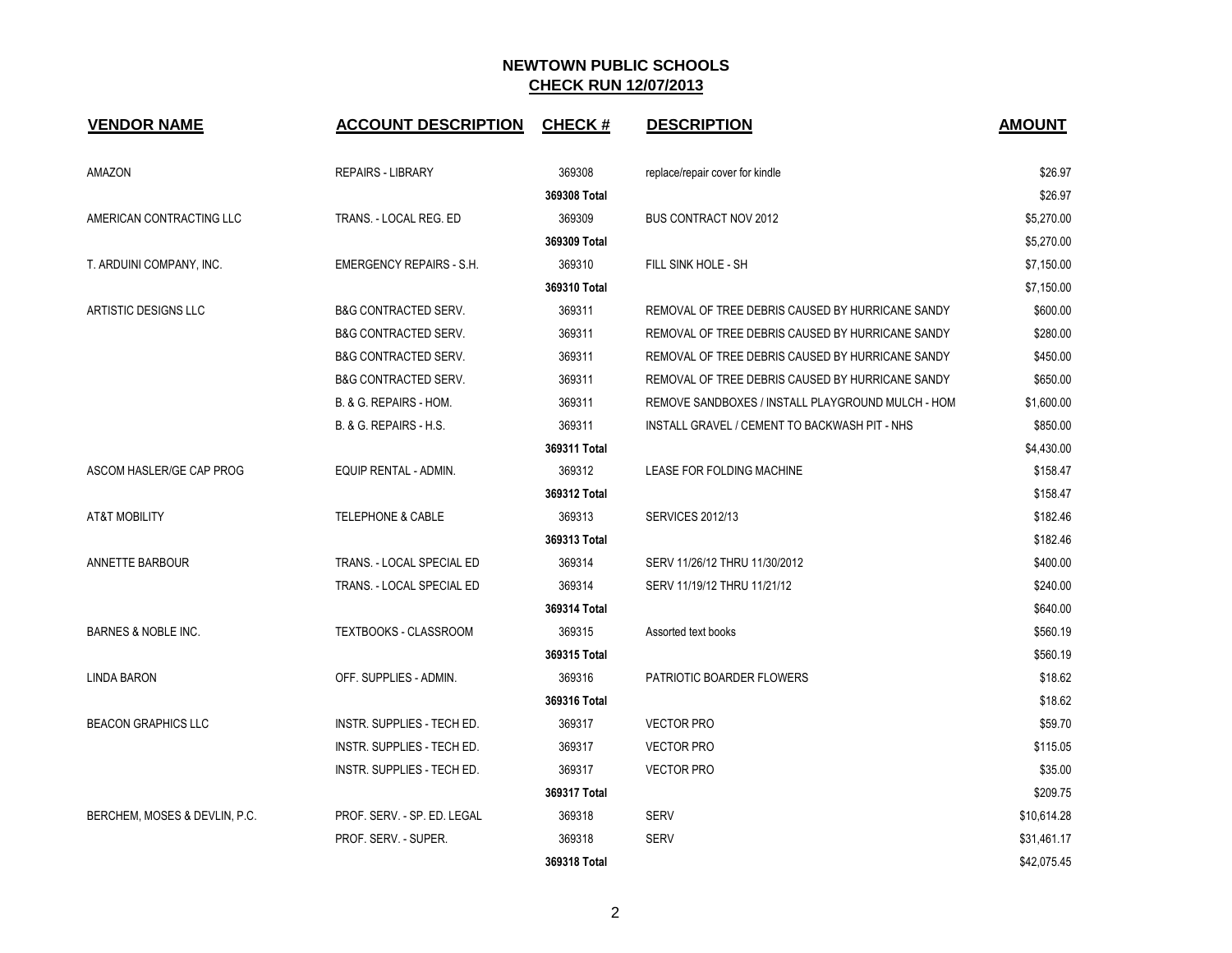| <b>VENDOR NAME</b>                  | <b>ACCOUNT DESCRIPTION</b>      | <b>CHECK#</b> | <b>DESCRIPTION</b>                                          | <b>AMOUNT</b> |
|-------------------------------------|---------------------------------|---------------|-------------------------------------------------------------|---------------|
| BERKSHIRE SEPTIC & PORTABLE TOILET  | <b>EQUIP RENTAL - SPORTS</b>    | 369319        | PORTABLE TOILETS FOR SCHOOL YEAR                            | \$240.00      |
|                                     | EQUIP RENTAL - SPORTS           | 369319        | PORTABLE TOILETS FOR SCHOOL YEAR                            | \$240.00      |
|                                     |                                 | 369319 Total  |                                                             | \$480.00      |
| RONALD J. BIENKOWSKI                | STAFF TRAVEL - BUS. SERV.       | 369320        | MONTHLY TRAVEL 2012/13                                      | \$300.00      |
|                                     |                                 | 369320 Total  |                                                             | \$300.00      |
| <b>BLICK ART MATERIALS</b>          | <b>INSTR. SUPPLIES - ART</b>    | 369321        | geostencil/3in caps # 55724-1003                            | \$44.50       |
|                                     | <b>INSTR. SUPPLIES - ART</b>    | 369321        | Blickrylic/BRT Red # 00711-3077                             | \$5.40        |
|                                     | <b>INSTR. SUPPLIES - ART</b>    | 369321        | Blickrylic/brnt sienna # 00711-8047                         | \$5.40        |
|                                     | <b>INSTR. SUPPLIES - ART</b>    | 369321        | Blickrylic/brnt umber                                       | \$5.40        |
|                                     | <b>INSTR. SUPPLIES - ART</b>    | 369321        | blickrylic/chrome org#00711-4667                            | \$5.40        |
|                                     | <b>INSTR. SUPPLIES - ART</b>    | 369321        | Blickrylic/chrome yel# 00711-4157                           | \$5.40        |
|                                     |                                 | 369321 Total  |                                                             | \$71.50       |
| THE BOOKSOURCE                      | TEXTBOOKS - CLASSROOM           | 369322        | GNF-ANI 12-13<br>Level G Nonfiction Animals and Habitats    | \$22.30       |
|                                     | TEXTBOOKS - CLASSROOM           | 369322        | Level H Nonfiction Social Studies HNF-SOC 12-13             | \$33.60       |
|                                     | TEXTBOOKS - CLASSROOM           | 369322        | Level H Nonfiction Math HNF-MAT 12-13                       | \$42.48       |
|                                     | TEXTBOOKS - CLASSROOM           | 369322        | Level I Fantasy I-FAN 12-13                                 | \$3.71        |
|                                     | TEXTBOOKS - CLASSROOM           | 369322        | Level A Nonfiction Bestsellers 10ADN 12-13                  | \$33.41       |
|                                     | TEXTBOOKS - CLASSROOM           | 369322        | <b>Level A Animal Stories</b>                               | \$26.19       |
|                                     | TEXTBOOKS - CLASSROOM           | 369322        | Level C nonfiction Community                                | \$77.66       |
|                                     | TEXTBOOKS - CLASSROOM           | 369322        | <b>Level D Nonfiction Bestsellers</b>                       | \$42.93       |
|                                     | TEXTBOOKS - CLASSROOM           | 369322        | Level E Nonfiction Animals and Habitats ENF-ANI 12-13       | \$137.44      |
|                                     | TEXTBOOKS - CLASSROOM           | 369322        | Level F Nonfiction Friends, Family, Community FNF-CNE 12-13 | \$107.50      |
|                                     | TEXTBOOKS - CLASSROOM           | 369322        | Level F Nonfiction Earth and Physical Science FNF-EAR 12-13 | \$117.74      |
|                                     |                                 | 369322 Total  |                                                             | \$644.96      |
| BROOKS ENVIRONMENTAL CONSULTING LLC | PROF. SERV. - B. & G.           | 369323        | MOLD TESTING IN ROOM 401 - HOM                              | \$765.00      |
|                                     |                                 | 369323 Total  |                                                             | \$765.00      |
| <b>ELLEN BUCKLEY</b>                | STAFF TRAVEL - CLASSROOM        | 369324        | TRAVEL NCTM 2012 CONF                                       | \$52.74       |
|                                     |                                 | 369324 Total  |                                                             | \$52.74       |
| <b>BUG BUSTER INC.</b>              | <b>B&amp;G CONTRACTED SERV.</b> | 369325        | MONTHLY PEST CONTROL - ALL SCHOOLS 2012-2013                | \$73.42       |
|                                     | <b>B&amp;G CONTRACTED SERV.</b> | 369325        | MONTHLY PEST CONTROL - ALL SCHOOLS 2012-2013                | \$74.69       |
|                                     | B&G CONTRACTED SERV.            | 369325        | MONTHLY PEST CONTROL - ALL SCHOOLS 2012-2013                | \$73.42       |
|                                     | B&G CONTRACTED SERV.            | 369325        | MONTHLY PEST CONTROL - ALL SCHOOLS 2012-2013                | \$75.52       |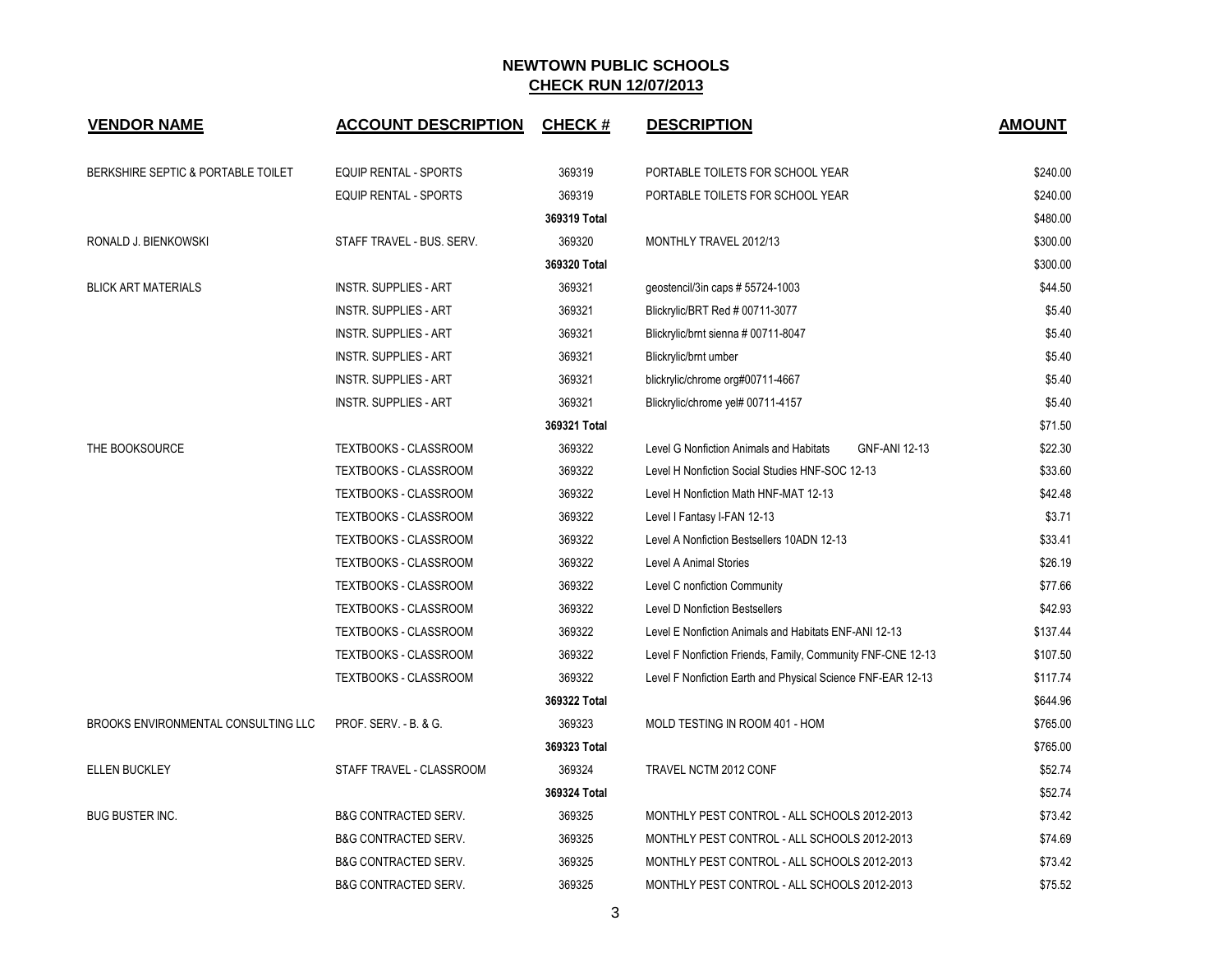| <b>VENDOR NAME</b>                    | <b>ACCOUNT DESCRIPTION</b>          | <b>CHECK#</b> | <b>DESCRIPTION</b>                                                     | <b>AMOUNT</b> |
|---------------------------------------|-------------------------------------|---------------|------------------------------------------------------------------------|---------------|
| <b>BUG BUSTER INC.</b>                | <b>B&amp;G CONTRACTED SERV.</b>     | 369325        | MONTHLY PEST CONTROL - ALL SCHOOLS 2012-2013                           | \$75.52       |
|                                       | <b>B&amp;G CONTRACTED SERV.</b>     | 369325        | MONTHLY PEST CONTROL - ALL SCHOOLS 2012-2013                           | \$81.33       |
|                                       | <b>B&amp;G CONTRACTED SERV.</b>     | 369325        | MONTHLY PEST CONTROL - ALL SCHOOLS 2012-2013                           | \$74.69       |
|                                       | <b>B&amp;G CONTRACTED SERV.</b>     | 369325        | MONTHLY PEST CONTROL - ALL SCHOOLS 2012-2013                           | \$73.42       |
|                                       | <b>B&amp;G CONTRACTED SERV.</b>     | 369325        | MONTHLY PEST CONTROL - ALL SCHOOLS 2012-2013                           | \$74.69       |
|                                       | <b>B&amp;G CONTRACTED SERV.</b>     | 369325        | MONTHLY PEST CONTROL - ALL SCHOOLS 2012-2013                           | \$74.69       |
|                                       | <b>B&amp;G CONTRACTED SERV.</b>     | 369325        | MONTHLY PEST CONTROL - ALL SCHOOLS 2012-2013                           | \$73.42       |
|                                       | <b>B&amp;G CONTRACTED SERV.</b>     | 369325        | MONTHLY PEST CONTROL - ALL SCHOOLS 2012-2013                           | \$75.52       |
|                                       | <b>B&amp;G CONTRACTED SERV.</b>     | 369325        | MONTHLY PEST CONTROL - ALL SCHOOLS 2012-2013                           | \$75.52       |
|                                       | <b>B&amp;G CONTRACTED SERV.</b>     | 369325        | MONTHLY PEST CONTROL - ALL SCHOOLS 2012-2013                           | \$81.33       |
|                                       |                                     | 369325 Total  |                                                                        | \$1.057.18    |
| CAREY WIPER & SUPPLY CO.              | <b>B&amp;G SUPPLIES - CUSTODIAL</b> | 369326        | EVOLVE 2 CONCENTRATE - CUST SUPPLIES                                   | \$1,910.24    |
|                                       | <b>B&amp;G SUPPLIES - CUSTODIAL</b> | 369326        | ALL AMERICAN PREMIER - CUST SUPPLIES                                   | \$759.60      |
|                                       |                                     | 369326 Total  |                                                                        | \$2,669.84    |
| CAROLINA BIOLOGICAL SUPPLY COMPANY    | <b>INSTR. SUPPLIES - SCIENCE</b>    | 369327        | See attached list with Promo code DC                                   | \$63.35       |
|                                       |                                     | 369327 Total  |                                                                        | \$63.35       |
| CASL INC.                             | <b>MEMBERSHIPS - LIBRARY</b>        | 369328        | CASL membership for year07/01/12 to 6/30/13 NO SHIPPING.               | \$40.00       |
|                                       |                                     | 369328 Total  |                                                                        | \$40.00       |
| CCI                                   | <b>INSTR. SUPPLIES - CLASSROOM</b>  | 369329        | Odyssey of the Mind 2012-13 additional membership                      | \$100.00      |
|                                       |                                     | 369329 Total  |                                                                        | \$100.00      |
| <b>CECA</b>                           | STAFF TRAIN. - LIBRARY              | 369330        | 2012 ALL Books: Purchase all 4 Conference Books. Invoice Attached NO S | \$95.00       |
|                                       |                                     | 369330 Total  |                                                                        | \$95.00       |
| <b>CES</b>                            | PROF. SERV. - SP/HEAR.              | 369331        | <b>TECH EVAL</b>                                                       | \$1,591.00    |
|                                       | REPAIRS - SP/HEAR.                  | 369331        | <b>TECH EVAL</b>                                                       | \$1,123.00    |
|                                       |                                     | 369331 Total  |                                                                        | \$2,714.00    |
| ROSARITO CHANDLER                     | STAFF TRAIN. - WORLD LANG.          | 369332        | TRAIN ACT CONVENTION                                                   | \$205.00      |
|                                       | STAFF TRAVEL - WORLD LANG.          | 369332        | <b>TRAVEL ACT CONVENTION</b>                                           | \$99.58       |
|                                       | STAFF TRAIN. - CLASSROOM            | 369332        | TRAIN ACT CONVENTION                                                   | \$498.75      |
|                                       |                                     | 369332 Total  |                                                                        | \$803.33      |
| CHILDHOOD COMMUNICATION SEMINARS INC. | INSTR. SUPPLIES - SP. ED. PREK-8    | 369333        | SECRETS MANUALS FOR HAWLEY SCHOOL                                      | \$218.00      |
|                                       | INSTR. SUPPLIES - SP. ED. PREK-8    | 369333        | <b>SHIPPING</b>                                                        | \$8.00        |
|                                       |                                     | 369333 Total  |                                                                        | \$226.00      |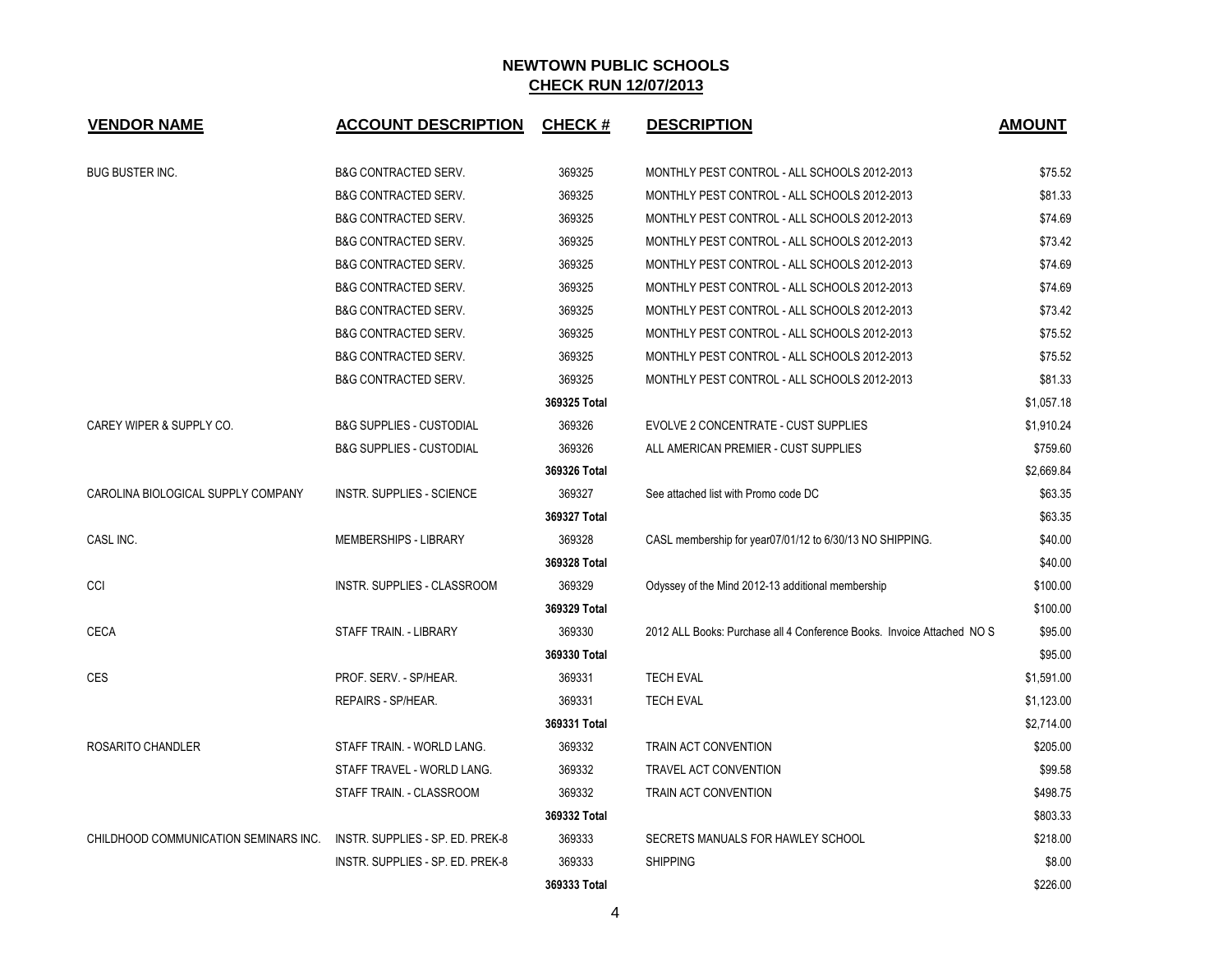| <b>VENDOR NAME</b>                   | <b>ACCOUNT DESCRIPTION</b>       | <b>CHECK#</b> | <b>DESCRIPTION</b>                                         | <b>AMOUNT</b> |
|--------------------------------------|----------------------------------|---------------|------------------------------------------------------------|---------------|
| CLASSROOM DIRECT/SCHOOL SPECIALTY    | INSTR. SUPPLIES - CLASSROOM      | 369334        | Magnet Activity Kit Level 2 # 9-385813-217                 | \$87.94       |
|                                      | INSTR. SUPPLIES - CLASSROOM      | 369334        |                                                            | \$158.54      |
|                                      |                                  | 369334 Total  | Magnet Activity Kit Level 3 # 9-385812-217                 | \$246.48      |
| ABBEY CLEMENTS                       | STAFF TRAVEL - CLASSROOM         | 369335        | WORKSHOP N/Y                                               | \$121.25      |
|                                      |                                  | 369335 Total  |                                                            | \$121.25      |
| <b>LIANE COHAGEN</b>                 | INSTR. SUPPLIES - SP. ED. PREK-8 | 369336        | <b>MAKING CONNECTIONS WRKBK 2</b>                          | \$77.22       |
|                                      |                                  | 369336 Total  |                                                            | \$77.22       |
| <b>COLLINS SPORTS MEDICINE</b>       | <b>INSTR. SUPPLIES - SPORTS</b>  | 369337        | <b>PREWRAP</b>                                             | \$86.65       |
|                                      |                                  | 369337 Total  |                                                            | \$86.65       |
| CONNECTICUT DEPARTMENT OF LABOR      | STAFF TRAIN. - B&G ADMIN.        | 369338        | <b>REGISTRATION FEE</b>                                    | \$110.00      |
|                                      |                                  | 369338 Total  |                                                            | \$110.00      |
| <b>LAUREN CONNOR</b>                 | STAFF TRAIN. - PUPIL SERV.       | 369339        | <b>WORKSHOP</b>                                            | \$300.00      |
|                                      | STAFF TRAVEL - PUPIL SERV.       | 369339        | <b>TRAVEL WORKSHOP</b>                                     | \$75.57       |
|                                      | STAFF TRAVEL - SP. ED. PREK-8    | 369339        | TRAVEL 10/01/2012 THRU 10/24/12                            | \$45.97       |
|                                      |                                  | 369339 Total  |                                                            | \$421.54      |
| <b>JENNA CONNORS</b>                 | STAFF TRAIN. - CLASSROOM         | 369340        | <b>NCSM &amp; CCLM SEMINAR</b>                             | \$345.00      |
|                                      | INSTR. SUPPLIES - CLASSROOM      | 369340        | <b>SCI SUPPLIES</b>                                        | \$39.23       |
|                                      |                                  | 369340 Total  |                                                            | \$384.23      |
| <b>CREATIVE MUSIC &amp; ARTS LLC</b> | <b>INSTR. SUPPLIES - MUSIC</b>   | 369341        | Instructional supplies - see attached list. free shipping  | \$48.28       |
|                                      |                                  | 369341 Total  |                                                            | \$48.28       |
| <b>CTAHPERD</b>                      | STAFF TRAIN. - P.E.              | 369343        | CTAHPERD- Fall Conference Registration -November 15, 2012  | \$95.00       |
|                                      | INSTR. SUPPLIES - P.E.           | 369343        | CTAHPERD - Fall Conference Registration - November 15 2012 | \$95.00       |
|                                      |                                  | 369343 Total  |                                                            | \$190.00      |
| <b>CTAHPERD</b>                      | STAFF TRAIN. - HEALTH ED.        | 369344        | Fall Conference 2012 CTAHPERD                              | \$140.00      |
|                                      |                                  | 369344 Total  |                                                            | \$140.00      |
| <b>CTAHPERD</b>                      | STAFF TRAIN. - CLASSROOM         | 369342        | REGISTRATION CTHPERD CONFERENCE                            | \$95.00       |
|                                      | STAFF TRAIN. - CLASSROOM         | 369342        | <b>REGISTRATION CTHPERD</b>                                | \$95.00       |
|                                      | STAFF TRAIN. - CLASSROOM         | 369342        | <b>REGISTRATION CTHPERD</b>                                | \$135.00      |
|                                      |                                  | 369342 Total  |                                                            | \$325.00      |
| DANBURY PUBLIC SCHOOLS               | TUITION - MAGNET SCHOOL          | 369345        | STUDENT TUITION 2012/13                                    | \$71,360.00   |
|                                      |                                  | 369345 Total  |                                                            | \$71,360.00   |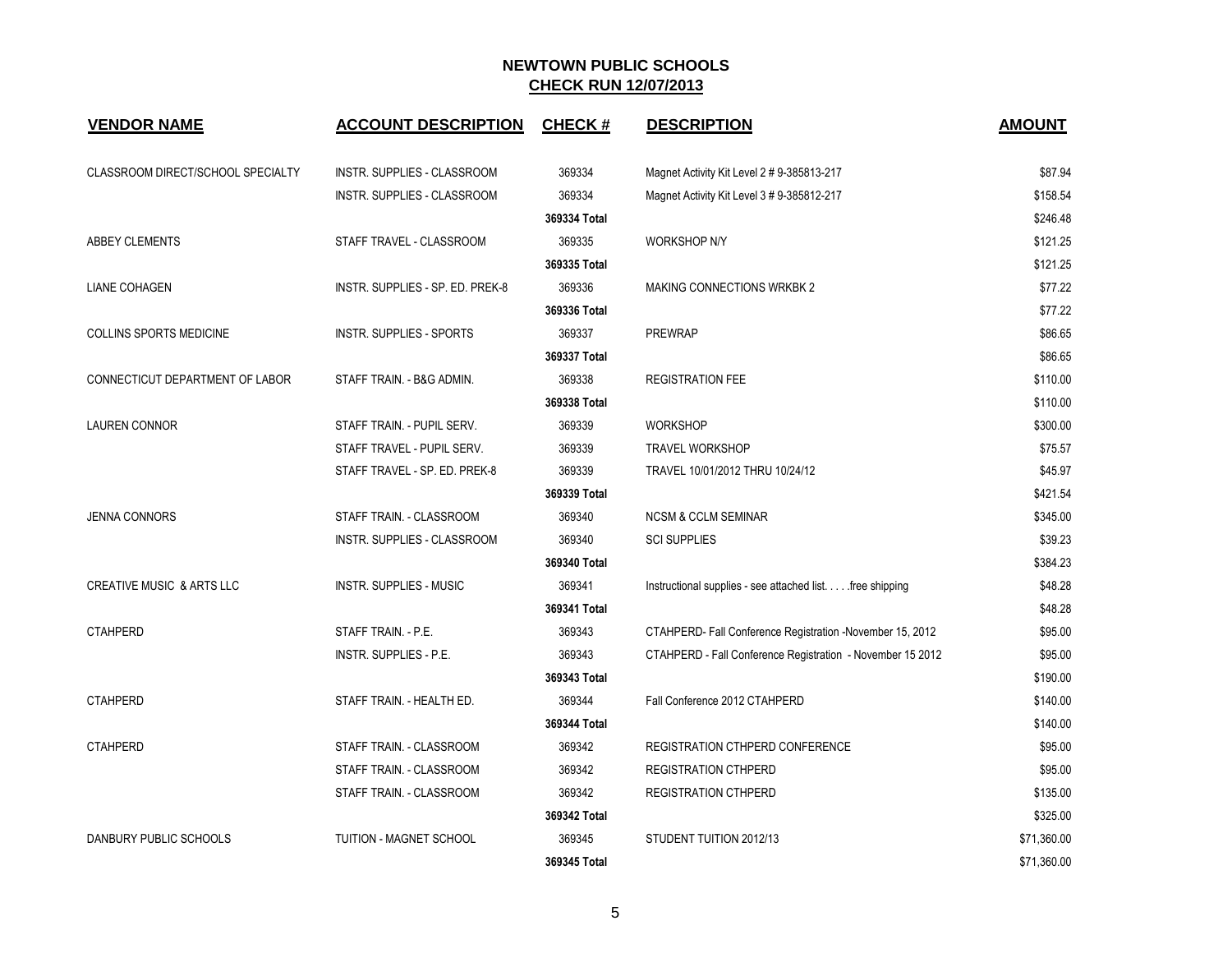| <b>VENDOR NAME</b>             | <b>ACCOUNT DESCRIPTION</b>          | <b>CHECK#</b> | <b>DESCRIPTION</b>                                             | <b>AMOUNT</b> |
|--------------------------------|-------------------------------------|---------------|----------------------------------------------------------------|---------------|
| <b>DEEP'S HARDWARE</b>         | INSTR. SUPPLIES - TECH ED.          | 369346        | SAFETY GLASSES- BRAKE CLEANER- RUST PRIMER- MOTOR OIL-WH       | \$1,945.73    |
|                                | INSTR. SUPPLIES - TECH ED.          | 369346        | SOCKET- CLIPS- WELD GLASS- DRILL-WRENCH-NOSE PLIERS- HAMMI     | \$1,703.22    |
|                                |                                     | 369346 Total  |                                                                | \$3,648.95    |
| DELL MARKETING L.P.            | REPAIRS - INFO. TECH.               | 369347        | for Dell repairs 2012/13                                       | \$62.99       |
|                                | INSTR. SUPPLIES - SP. ED. PREK-8    | 369347        | OPEN PO FOR SUPPLIES                                           | \$116.83      |
|                                | INSTR. SUPPLIES - SP. ED. PREK-8    | 369347        | OPEN PO FOR SUPPLIES                                           | \$102.11      |
|                                | INSTR. SUPPLIES - SP. ED. PREK-8    | 369347        | OPEN PO FOR SUPPLIES                                           | \$94.99       |
|                                |                                     | 369347 Total  |                                                                | \$376.92      |
| DEMCO INC.                     | <b>SUPPLIES - LIBRARY</b>           | 369348        | WS13405940 replacement pad for self-inking daters              | \$6.48        |
|                                | SUPPLIES - LIBRARY                  | 369348        | WS13400100 black ink for self inking stamper                   | \$6.48        |
|                                | <b>SUPPLIES - LIBRARY</b>           | 369348        | WR16203200 Scotch magic 810 tape 3/4in x 36 yards. No shipping | \$38.76       |
|                                |                                     | 369348 Total  |                                                                | \$51.72       |
| JOANNE DIDONATO                | OFF. SUPPLIES - ADMIN.              | 369349        | MEETING SUPPLIES                                               | \$67.12       |
|                                |                                     | 369349 Total  |                                                                | \$67.12       |
| NICHOLAS DROUIN                | STAFF TRAIN. - ADMIN.               | 369350        | <b>CTAHPERD CONF</b>                                           | \$170.00      |
|                                | STAFF TRAVEL - ADMIN.               | 369350        | <b>TRAVEL PROF CONF</b>                                        | \$85.47       |
|                                |                                     | 369350 Total  |                                                                | \$255.47      |
| AMY DUMOCH, M.A. CCC-SLP       | CONTRACTED SERV. - SP/HEAR.         | 369351        | CONSULTATION SERVICES TO DISTRICT SLPs                         | \$3,200.00    |
|                                |                                     | 369351 Total  |                                                                | \$3,200.00    |
| DUMOUCHEL PAPER CO.            | <b>B&amp;G SUPPLIES - CUSTODIAL</b> | 369352        | TRASH LINERS - CUST SUPPLIES                                   | \$891.00      |
|                                | <b>B&amp;G SUPPLIES - CUSTODIAL</b> | 369352        | TRASH LINERS - CUST SUPPLIES                                   | \$352.82      |
|                                |                                     | 369352 Total  |                                                                | \$1,243.82    |
| <b>EASTERN WATER SOLUTIONS</b> | <b>B&amp;G CONTRACTED SERV.</b>     | 369354        | CERTIFIED WATER OPERATOR CONTRACT 2012-2013                    | \$6,500.00    |
|                                |                                     | 369354 Total  |                                                                | \$6,500.00    |
| <b>EASTERN WATER SOLUTIONS</b> | PROF. SERV. - B. & G.               | 369353        | PERFORM SANITARY SURVEY OF WELLS / PRESSURE TANKS              | \$170.00      |
|                                |                                     | 369353 Total  |                                                                | \$170.00      |
| EDUCATION CONNECTION           | <b>ENRICHMENT</b>                   | 369355        | Odyssey Ware Online License 5x\$700 RENEWAL                    | \$3,500.00    |
|                                |                                     | 369355 Total  |                                                                | \$3,500.00    |
| EDUCATION CONNECTION           | TUITION - OUT-OF-DISTRICT REG. ED.  | 369356        | REGIONAL INTERNSHIP 2012/13 PROGRAM                            | \$5,000.00    |
|                                |                                     | 369356 Total  |                                                                | \$5,000.00    |
| <b>EMSAR</b>                   | <b>REPAIRS - SPORTS</b>             | 369357        | WORK ORDER - EVALUATION OF TUB                                 | \$240.00      |
|                                |                                     | 369357 Total  |                                                                | \$240.00      |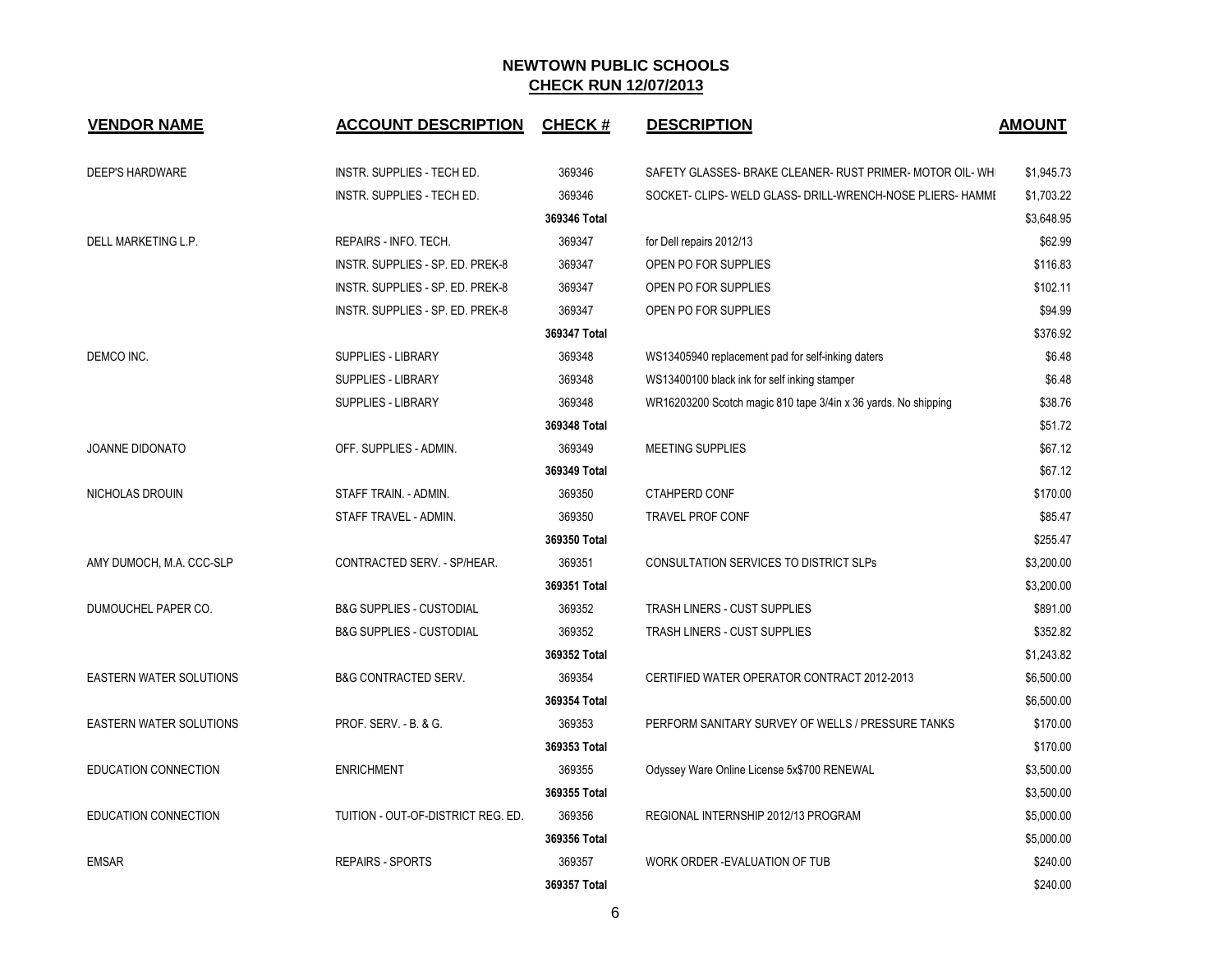| <b>VENDOR NAME</b>                                             | <b>ACCOUNT DESCRIPTION</b>       | <b>CHECK#</b> | <b>DESCRIPTION</b>                          | <b>AMOUNT</b> |
|----------------------------------------------------------------|----------------------------------|---------------|---------------------------------------------|---------------|
| EPS/SCHOOL SPECIALTY LITERACY & INTERVEN TEXTBOOKS - CLASSROOM |                                  | 369358        | Words I Use When I Write Code # Y466-W1     | \$22.50       |
|                                                                | <b>TEXTBOOKS - CLASSROOM</b>     | 369358        | Ship/Hand                                   | \$6.00        |
|                                                                |                                  | 369358 Total  |                                             | \$28.50       |
| <b>EXCEL TUTORING LLC</b>                                      | <b>TUTORS - HOMEBOUND</b>        | 369359        | HOMEBOUND TUTORING                          | \$205.00      |
|                                                                | <b>TUTORS - HOMEBOUND</b>        | 369359        | <b>HOMEBOUND TUTORING</b>                   | \$260.00      |
|                                                                | <b>TUTORS - HOMEBOUND</b>        | 369359        | <b>HOMEBOUND TUTORING</b>                   | \$750.00      |
|                                                                | TUTORS - HOMEBOUND               | 369359        | HOMEBOUND TUTORING                          | \$460.00      |
|                                                                | TUTORS - HOMEBOUND               | 369359        | HOMEBOUND TUTORING                          | \$732.50      |
|                                                                | <b>TUTORS - HOMEBOUND</b>        | 369359        | <b>HOMEBOUND TUTORING</b>                   | \$30.00       |
|                                                                | <b>TUTORS - HOMEBOUND</b>        | 369359        | <b>HOMEBOUND TUTORING</b>                   | \$205.00      |
|                                                                | TUTORS - HOMEBOUND               | 369359        | <b>HOMEBOUND TUTORING</b>                   | \$390.00      |
|                                                                | TUTORS - HOMEBOUND               | 369359        | HOMEBOUND TUTORING                          | \$750.00      |
|                                                                | <b>TUTORS - HOMEBOUND</b>        | 369359        | <b>HOMEBOUND TUTORING</b>                   | \$600.00      |
|                                                                | <b>TUTORS - HOMEBOUND</b>        | 369359        | <b>HOMEBOUND TUTORING</b>                   | \$935.00      |
|                                                                | TUTORS - HOMEBOUND               | 369359        | <b>HOMEBOUND TUTORING</b>                   | \$30.00       |
|                                                                |                                  | 369359 Total  |                                             | \$5,347.50    |
| <b>FISHER SCIENTIFIC</b>                                       | <b>INSTR. SUPPLIES - SCIENCE</b> | 369360        | See attached list                           | \$42.44       |
|                                                                | <b>INSTR. SUPPLIES - SCIENCE</b> | 369360        | Science supplies See Attached List of Items | \$45.56       |
|                                                                |                                  | 369360 Total  |                                             | \$88.00       |
| <b>FOLLETT LIBRARY RESOURCES</b>                               | <b>SUPPLIES - LIBRARY</b>        | 369361        | Fic/Non Fic books.                          | \$159.49      |
|                                                                | <b>SUPPLIES - LIBRARY</b>        | 369361        | Processing/cataloging. NO SHIPPING.         | \$10.35       |
|                                                                |                                  | 369361 Total  |                                             | \$169.84      |
| FOLLETT SOFTWARE COMPANY                                       | <b>INSTR. SUPPLIES - ENGLISH</b> | 369362        | NEWTOWN H.S. ENGLISH DEPT. Barcodes         | \$160.00      |
|                                                                | <b>INSTR. SUPPLIES - ENGLISH</b> | 369362        | Shipping                                    | \$7.46        |
|                                                                |                                  | 369362 Total  |                                             | \$167.46      |
| FORD/AAA STUDENT AUTO SKILLS                                   | STAFF TRAIN. - CLASSROOM         | 369363        | APPLICATION FEE FOR 2013                    | \$155.00      |
|                                                                |                                  | 369363 Total  |                                             | \$155.00      |
| LORRAINE D. FOSTER DAY SCHOOL                                  | TUITION - OUT-OF-DISTRICT        | 369364        | TUITION - OUT-OF-DISTRICT                   | \$4,699.99    |
|                                                                | TUITION - OUT-OF-DISTRICT        | 369364        | TUITION - OUT-OF-DISTRICT                   | \$4,699.99    |
|                                                                |                                  | 369364 Total  |                                             | \$9,399.98    |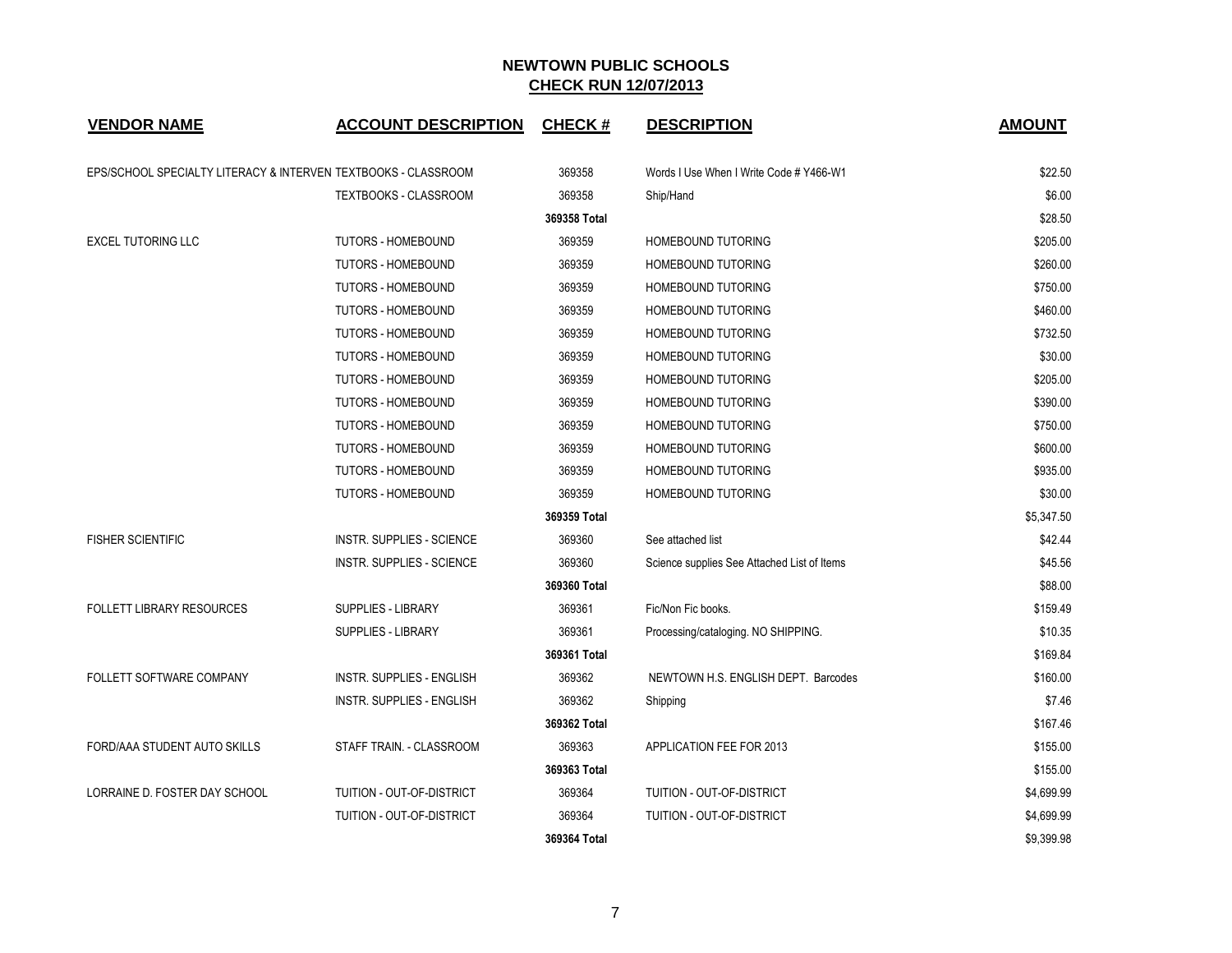| <b>VENDOR NAME</b>                 | <b>ACCOUNT DESCRIPTION</b>        | <b>CHECK#</b> | <b>DESCRIPTION</b>                                                    | <b>AMOUNT</b> |
|------------------------------------|-----------------------------------|---------------|-----------------------------------------------------------------------|---------------|
| THE FOUNDATION SCHOOL              | TUITION - OUT-OF-DISTRICT         | 369365        | TUITION - OUT-OF-DISTRICT                                             | \$24,000.00   |
|                                    | TUITION - OUT-OF-DISTRICT         | 369365        | TUITION - OUT-OF-DISTRICT                                             | \$6,000.00    |
|                                    |                                   | 369365 Total  |                                                                       | \$30,000.00   |
| J.LARRY FOY, EAQ.                  | PROF. SERV. - SUPER.              | 369366        | <b>ARBITRATOR SERV</b>                                                | \$8,787.50    |
|                                    |                                   | 369366 Total  |                                                                       | \$8,787.50    |
| FULL SPECTRUM LLC                  | <b>REPAIRS - MUSIC</b>            | 369367        | 4 750 WATT 36 DEGREE WITH SAFETY CLAMP AND GEL FRAME                  | \$500.00      |
|                                    | <b>INSTR. SUPPLIES - MUSIC</b>    | 369367        | SOURCE 4 750 WATT 36 DEGREE WITH SAFETY C CLAMP AND GEL FR            | \$1,500.00    |
|                                    |                                   | 369367 Total  |                                                                       | \$2,000.00    |
| <b>GBC GENERAL BINDING</b>         | REPAIRS - ADMIN.                  | 369368        | Laminator service agreement, see attached invoice #213378. PLEASE PAY | \$458.00      |
|                                    |                                   | 369368 Total  |                                                                       | \$458.00      |
| DR. LINDA A. GEJDA                 | STAFF TRAVEL - SUPER.             | 369369        | MONTHLY TRAVEL 2012/13                                                | \$300.00      |
|                                    |                                   | 369369 Total  |                                                                       | \$300.00      |
| GERONNURSING & RESPITE CARE INC.   | PROF. SERV. - HEALTH ELEM/RIS     | 369370        | <b>STARR SERVICES</b>                                                 | \$1,885.70    |
|                                    | PROF. SERV. - HEALTH ELEM/RIS     | 369370        | <b>STARR SERVICES</b>                                                 | \$1,318.32    |
|                                    | PROF. SERV. - HEALTH ELEM/RIS     | 369370        | <b>STARR SERVICES</b>                                                 | \$2,286.20    |
|                                    |                                   | 369370 Total  |                                                                       | \$5,490.22    |
| <b>GLOBAL MECHANICAL LLC</b>       | B. & G. REPAIRS - HOM.            | 369371        | <b>HVAC REPAIRS - HOM</b>                                             | \$2,130.86    |
|                                    | B. & G. REPAIRS - RIS.            | 369371        | <b>HVAC REPAIRS - RIS</b>                                             | \$2,867.20    |
|                                    | <b>B. &amp; G. REPAIRS - H.S.</b> | 369371        | <b>HVAC REPAIRS - NHS</b>                                             | \$4,525.04    |
|                                    |                                   | 369371 Total  |                                                                       | \$9,523.10    |
| <b>GLOBALGOV/ED SOLUTIONS INC.</b> | INSTR. SUPPLIES - TECH ED.        | 369372        | KING SATA MOBIL RACLK K450-1062                                       | \$38.00       |
|                                    |                                   | 369372 Total  |                                                                       | \$38.00       |
| <b>MEGHAN GLYNN</b>                | STAFF TRAVEL - SP. ED. PREK-8     | 369373        | TRAVEL 08/27/12 THRU 11/26/12                                         | \$93.96       |
|                                    |                                   | 369373 Total  |                                                                       | \$93.96       |
| GOOGLE, INC.                       | CONTRACTED SERV. - INFO. TECH.    | 369374        | Additional users for Google Archiving                                 | \$60.50       |
|                                    |                                   | 369374 Total  |                                                                       | \$60.50       |
| GOVCONNECTION, INC.                | <b>INSTR. SUPPLIES - MUSIC</b>    | 369375        | MAC COMPATIBLE MINI DISPLAY PORT ADAPTER CABLE                        | \$26.95       |
|                                    | <b>INSTR. SUPPLIES - MUSIC</b>    | 369375        | VELOCITY Y CABLE 3.5 MM STEREO TO DUAL RCA CABLE                      | \$19.90       |
|                                    | <b>INSTR. SUPPLIES - MUSIC</b>    | 369375        | 32G XTREMKEY ALL TERRAIN USB FLASH DRIVE                              | \$61.00       |
|                                    | <b>INSTR. SUPPLIES - MUSIC</b>    | 369375        | COMMERCIAL SURGE PROTECTOR 2500 JOULES 5-15R OUTLETS                  | \$14.95       |
|                                    | INSTR. SUPPLIES - CLASSROOM       | 369375        | Printer Cartridges-Quote 23301688.02 per Mark Tragianese, NO SHIPPING | \$1,622.93    |
|                                    | OFF./MEETING SUPPLIES - B.O.E.    | 369375        | ACER 22 INCH MONITOR                                                  | \$139.35      |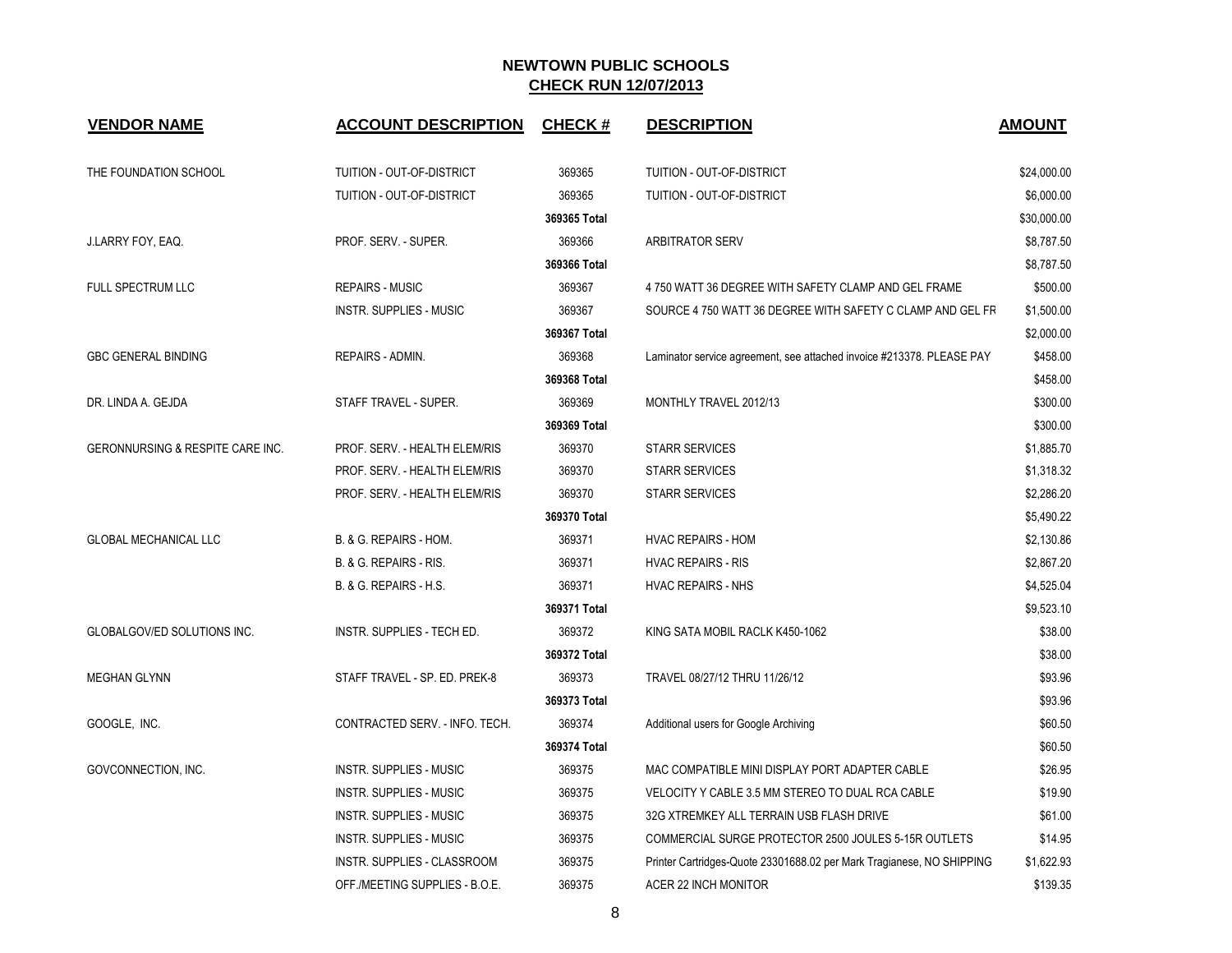| <b>VENDOR NAME</b>                                              | <b>ACCOUNT DESCRIPTION</b>          | <b>CHECK#</b> | <b>DESCRIPTION</b>                                                  | <b>AMOUNT</b> |
|-----------------------------------------------------------------|-------------------------------------|---------------|---------------------------------------------------------------------|---------------|
| GOVCONNECTION, INC.                                             |                                     | 369375 Total  |                                                                     | \$1,885.08    |
| PRIVATE INFORMATION                                             | TUITION - OUT-OF-DISTRICT           | 369376        | <b>MEDIATED AGREEMENT</b>                                           | \$20,000.00   |
|                                                                 |                                     | 369376 Total  |                                                                     | \$20,000.00   |
| HAT CITY PAPER & SUPPLY CO.                                     | <b>B&amp;G SUPPLIES - CUSTODIAL</b> | 369377        | PAPER PRODUCTS - CUST SUPPLIES                                      | \$5,676.00    |
|                                                                 |                                     | 369377 Total  |                                                                     | \$5,676.00    |
| DAWN HOCHSPRUNG                                                 | OFF. SUPPLIES - ADMIN.              | 369378        | MEETING SUPPLIES                                                    | \$72.45       |
|                                                                 |                                     | 369378 Total  |                                                                     | \$72.45       |
| HOMETOWN TOOL LLC                                               | <b>B&amp;G SUPPLIES - MAINT.</b>    | 369379        | FEINS SPECIALTY BLADE - MAINT SUPPLIES                              | \$19.00       |
|                                                                 |                                     | 369379 Total  |                                                                     | \$19.00       |
| <b>HSBC BUSINESS SOLUTIONS</b>                                  | INSTR. SUPPLIES - FAMILY SCI.       | 369380        | Instructional items for FACS, see attached receipt dated 11/6/2012. | \$298.72      |
|                                                                 |                                     | 369380 Total  |                                                                     | \$298.72      |
| HYDRO TECHNOLOGIES, INC.                                        | PROF. SERV. - B. & G.               | 369381        | PHYSICAL / BACTERIAL WATER ANALYSIS - HOM                           | \$153.00      |
|                                                                 |                                     | 369381 Total  |                                                                     | \$153.00      |
| INSTITUTE FOR EDUCATIONAL DEVELOPMENT                           | <b>SUPPLIES - LIBRARY</b>           | 369382        | What's New in Educational Technology Seminar 12/19                  | \$219.00      |
|                                                                 | <b>SUPPLIES - LIBRARY</b>           | 369382        | Best iPad Apps to Support Content Instruction Workshop              | \$219.00      |
|                                                                 |                                     | 369382 Total  |                                                                     | \$438.00      |
| INSTITUTE FOR EDUCATIONAL DEVELOPMENT  STAFF TRAIN. - CLASSROOM |                                     | 369383        | REGISTRATION TO WHAT S NEW IN EDUCATION TECHNOLOGY                  | \$219.00      |
|                                                                 |                                     | 369383 Total  |                                                                     | \$219.00      |
| INTERNATIONAL READING ASSOCIATION                               | MEMBERSHIPS - READING               | 369384        | Membership renewal # 643447                                         | \$99.00       |
|                                                                 |                                     | 369384 Total  |                                                                     | \$99.00       |
| <b>LISA JOHNS</b>                                               | STAFF TRAVEL - INFO. TECH.          | 369385        | TRAVEL OCT 2012                                                     | \$73.54       |
|                                                                 | STAFF TRAVEL - INFO. TECH.          | 369385        | TRAVEL NOV 2012                                                     | \$35.63       |
|                                                                 | STAFF TRAVEL - INFO. TECH.          | 369385        | TRAVEL SEPT 2012                                                    | \$40.29       |
|                                                                 |                                     | 369385 Total  |                                                                     | \$149.46      |
| RACHEL KALISH                                                   | PROF. SERV. - SP/HEAR.              | 369386        | STARR SPEECH SERVICES 10HRS/WK. X 37 WKS.                           | \$1,380.00    |
|                                                                 |                                     | 369386 Total  |                                                                     | \$1,380.00    |
| KAMCO SUPPLY CORP OF NEW ENGLAND                                | B. & G. REPAIRS - M.S.              | 369387        | SHEETROCK E-WING HALLWAY - NMS                                      | \$190.09      |
|                                                                 | B. & G. REPAIRS - M.S.              | 369387        | SHEETROCK E-WING HALLWAY - NMS                                      | \$17.92       |
|                                                                 |                                     | 369387 Total  |                                                                     | \$208.01      |
| <b>KELLY PRINTING SUPPLIES</b>                                  | MEDICAL SUPPLIES - H.S.             | 369388        | color printer cartridges--series #CC530                             | \$900.00      |
|                                                                 | MEDICAL SUPPLIES - H.S.             | 369388        | <b>Shipping Cost</b>                                                | \$39.90       |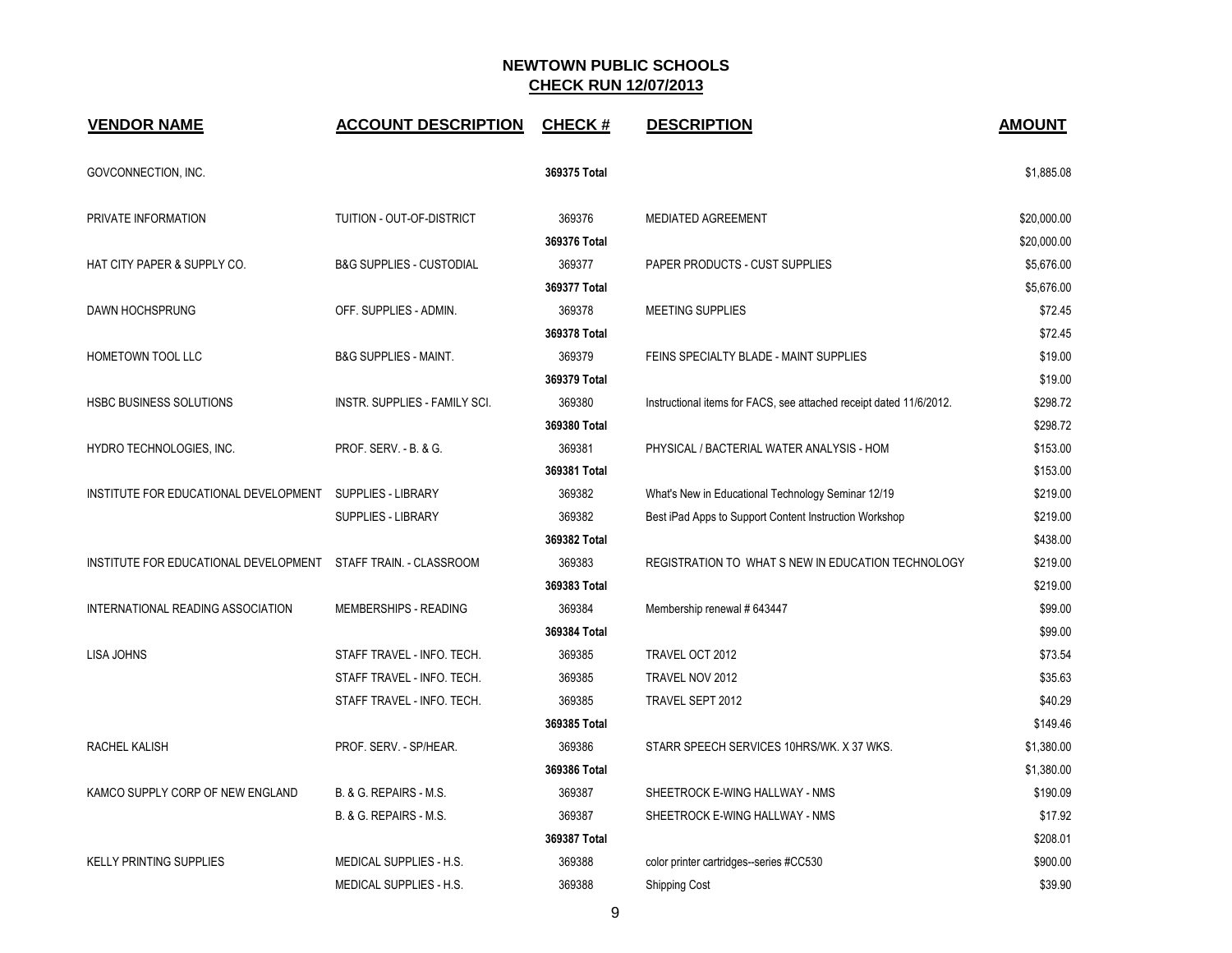| <b>VENDOR NAME</b>             | <b>ACCOUNT DESCRIPTION</b>       | <b>CHECK#</b> | <b>DESCRIPTION</b>                         | <b>AMOUNT</b> |
|--------------------------------|----------------------------------|---------------|--------------------------------------------|---------------|
| <b>KELLY PRINTING SUPPLIES</b> |                                  | 369388 Total  |                                            | \$939.90      |
| KENNEDY CENTER, INC.           | PROF. SERV. - TRANSITIONAL       | 369389        | <b>TRANS SERVICES</b>                      | \$5,500.00    |
|                                |                                  | 369389 Total  |                                            | \$5,500.00    |
| <b>RANDI KIELY</b>             | STAFF TRAVEL - CLASSROOM         | 369390        | TRAVEL JUNIOR STATE CLUB                   | \$192.72      |
|                                |                                  | 369390 Total  |                                            | \$192.72      |
| KINSLEY POWER SYSTEMS          | <b>EMERGENCY REPAIRS - HOM.</b>  | 369391        | <b>INVESTIGATE GENERATOR FAILURE - HOM</b> | \$655.00      |
|                                |                                  | 369391 Total  |                                            | \$655.00      |
| LAKESHORE LEARNING MATERIALS   | INSTR. SUPPLIES - SP. ED. PREK-8 | 369392        | PEG BOARD TT625                            | \$34.95       |
|                                | INSTR. SUPPLIES - SP. ED. PREK-8 | 369392        | NUMBER AND COUNTING BOARD FF761            | \$24.95       |
|                                | INSTR. SUPPLIES - SP. ED. PREK-8 | 369392        | SHAPE SORTING MAGNETIC BOARD FF762         | \$24.95       |
|                                | INSTR. SUPPLIES - SP. ED. PREK-8 | 369392        | <b>SHIPPING</b>                            | \$12.73       |
|                                |                                  | 369392 Total  |                                            | \$97.58       |
| <b>VALERIE LEBLANC</b>         | STAFF TRAIN. - SCIENCE           | 369393        | <b>PADI TRAINING</b>                       | \$61.72       |
|                                |                                  | 369393 Total  |                                            | \$61.72       |
| DR. ANA PAULA MACHADO          | MEDICAL ADVISOR - HEALTH ADMIN   | 369394        | <b>MEDICAL DIRECTOR</b>                    | \$769.20      |
|                                |                                  | 369394 Total  |                                            | \$769.20      |
| THE MAILBOX YEARBOOK           | SUPPLIES - LIBRARY               | 369395        | 2012 Yearbooks: Preschool                  | \$34.95       |
|                                | <b>SUPPLIES - LIBRARY</b>        | 369395        | Shipping and Handling charges              | \$5.00        |
|                                | <b>SUPPLIES - LIBRARY</b>        | 369395        | 2012 Yearbooks: Kindergarten               | \$34.95       |
|                                | <b>SUPPLIES - LIBRARY</b>        | 369395        | Shipping and Handling charges              | \$5.00        |
|                                | <b>SUPPLIES - LIBRARY</b>        | 369395        | 2012 Yearbooks: Primary                    | \$34.95       |
|                                | <b>SUPPLIES - LIBRARY</b>        | 369395        | Shipping and Handling charges              | \$5.00        |
|                                | <b>SUPPLIES - LIBRARY</b>        | 369395        | 2012 Yearbooks: Intermediate               | \$34.95       |
|                                | <b>SUPPLIES - LIBRARY</b>        | 369395        | Shipping and Handling charges              | \$5.00        |
|                                |                                  | 369395 Total  |                                            | \$159.80      |
| WENDY D. MARANS, M.S., CCC/SLP | PROF. SERV. - SP/HEAR.           | 369396        | SPEECH EVAL REED STUDENT                   | \$4,560.00    |
|                                |                                  | 369396 Total  |                                            | \$4,560.00    |
| W.B. MASON., INC.              | OFF. SUPPLIES - BUS. SERV.       | 369397        | SUPPLIES 2012/13                           | \$30.00       |
|                                | OFF. SUPPLIES - BUS. SERV.       | 369397        | SUPPLIES 2012/13                           | \$19.95       |
|                                | OFF. SUPPLIES - BUS. SERV.       | 369397        | <b>SUPPLIES 2012/13</b>                    | \$136.13      |
|                                | OFF. SUPPLIES - BUS. SERV.       | 369397        | <b>SUPPLIES 2012/13</b>                    | \$137.27      |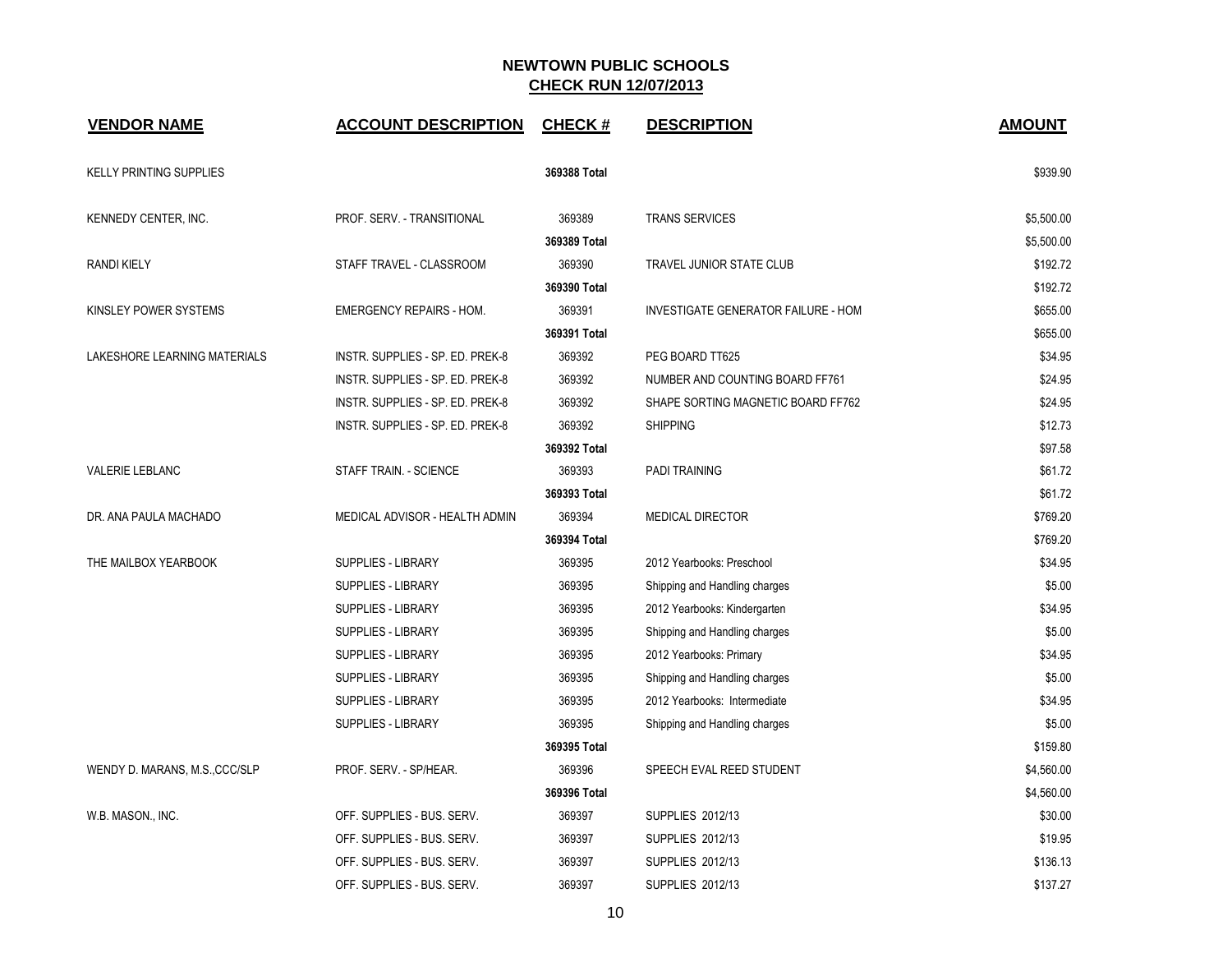| <b>VENDOR NAME</b>                   | <b>ACCOUNT DESCRIPTION</b>      | <b>CHECK#</b> | <b>DESCRIPTION</b>                                                       | <b>AMOUNT</b> |
|--------------------------------------|---------------------------------|---------------|--------------------------------------------------------------------------|---------------|
|                                      |                                 |               |                                                                          |               |
| W.B. MASON., INC.                    | OFF. SUPPLIES - BUS. SERV.      | 369397        | SUPPLIES 2012/13                                                         | \$89.40       |
|                                      | OFF. SUPPLIES - BUS. SERV.      | 369397        | SUPPLIES 2012/13                                                         | \$299.76      |
|                                      | OFF. SUPPLIES - BUS. SERV.      | 369397        | SUPPLIES 2012/13                                                         | \$19.98       |
|                                      | OFF. SUPPLIES - BUS. SERV.      | 369397        | SUPPLIES 2012/13                                                         | (\$299.76)    |
|                                      | OFF. SUPPLIES - BUS. SERV.      | 369397        | <b>SUPPLIES 2012/13</b>                                                  | \$49.95       |
|                                      | OFF. SUPPLIES - BUS. SERV.      | 369397        | <b>SUPPLIES 2012/13</b>                                                  | \$270.96      |
|                                      | OFF. SUPPLIES - BUS. SERV.      | 369397        | SUPPLIES 2012/13                                                         | \$71.39       |
|                                      | INSTR. SUPPLIES - CLASSROOM     | 369397        | Classroom items per attached list. Free shipping per CT state contract.  | \$118.80      |
|                                      | OFF. SUPPLIES - ADMIN.          | 369397        | Office Chair HON-5903AB90T HON task chair, blue, with arms-NO SHIPPIN    | \$199.95      |
|                                      | OFF. SUPPLIES - ADMIN.          | 369397        | HP57+ color and black toners for HP                                      | \$57.99       |
|                                      | OFF. SUPPLIES - ADMIN.          | 369397        | HP57+ color and black toners for HP                                      | \$57.99       |
|                                      | INSTR. SUPPLIES - GUIDANCE      | 369397        | Universal Colored Paper - UNV11205 - Goldenrod (one carton) NO SHIPPIN   | \$33.70       |
|                                      | INSTR. SUPPLIES - GUIDANCE      | 369397        | Pilot Pens - G2 Gel - Blue - PIL-31003 - Extra Fine Point                | \$15.95       |
|                                      | INSTR. SUPPLIES - SP. ED. H.S.  | 369397        | swingline light touch stapler sw190010                                   | \$74.98       |
|                                      | INSTR. SUPPLIES - SP. ED. H.S.  | 369397        | sw190009 staples                                                         | \$6.98        |
|                                      | INSTR. SUPPLIES - GUIDANCE      | 369397        | Wassau Lunar blue card stock, 65 lb. WAU22721, 250 sheets. Free shipping | \$13.95       |
|                                      | INSTR. SUPPLIES - SP. ED. H.S.  | 369397        | FOLDERS UNV57113                                                         | \$148.24      |
|                                      | INSTR. SUPPLIES - SP. ED. H.S.  | 369397        | 3 HOLE PUNCH ITEM # MATMP40                                              | \$115.47      |
|                                      | OFF. SUPPLIES - PUPIL SERV.     | 369397        | CALENDAR AAG89805                                                        | \$23.29       |
|                                      | OFF. SUPPLIES - PUPIL SERV.     | 369397        | ORGANIZER SAF3253BL                                                      | \$50.99       |
|                                      | OFF. SUPPLIES - PUPIL SERV.     | 369397        | SPACE HEATERS HWLHZ325                                                   | \$142.98      |
|                                      |                                 | 369397 Total  |                                                                          | \$1,886.29    |
| <b>MASTRI BUILDERS LLC</b>           | <b>EMERGENCY REPAIRS - H.S.</b> | 369398        | DUG OUT EMERG REPAIR - NHS                                               | \$1,875.00    |
|                                      |                                 | 369398 Total  |                                                                          | \$1,875.00    |
| McCUTCHAN TRANSPORTATION             | TRANS. - LOCAL REG. ED          | 369399        | <b>BUS CONTRACT NOV 2012</b>                                             | \$5,422.50    |
|                                      |                                 | 369399 Total  |                                                                          | \$5,422.50    |
| <b>BETTY MCFADDEN</b>                | <b>SUPPLIES - LIBRARY</b>       | 369400        | K-4 PRINCIPALS LUNCH                                                     | \$37.29       |
|                                      |                                 | 369400 Total  |                                                                          | \$37.29       |
| MCKENNEY MECHANICAL CONTRACTORS INC. | <b>EMERGENCY REPAIRS - RIS.</b> | 369401        | REPAIR LEAKING BOILER SECTION - RIS                                      | \$9,962.97    |
|                                      |                                 | 369401 Total  |                                                                          | \$9,962.97    |
| MELIORA ACADEMY INC.                 | TUITION - OUT-OF-DISTRICT       | 369402        | TUITION - OUT-OF-DISTRICT                                                | \$14,202.50   |
|                                      |                                 | 369402 Total  |                                                                          | \$14,202.50   |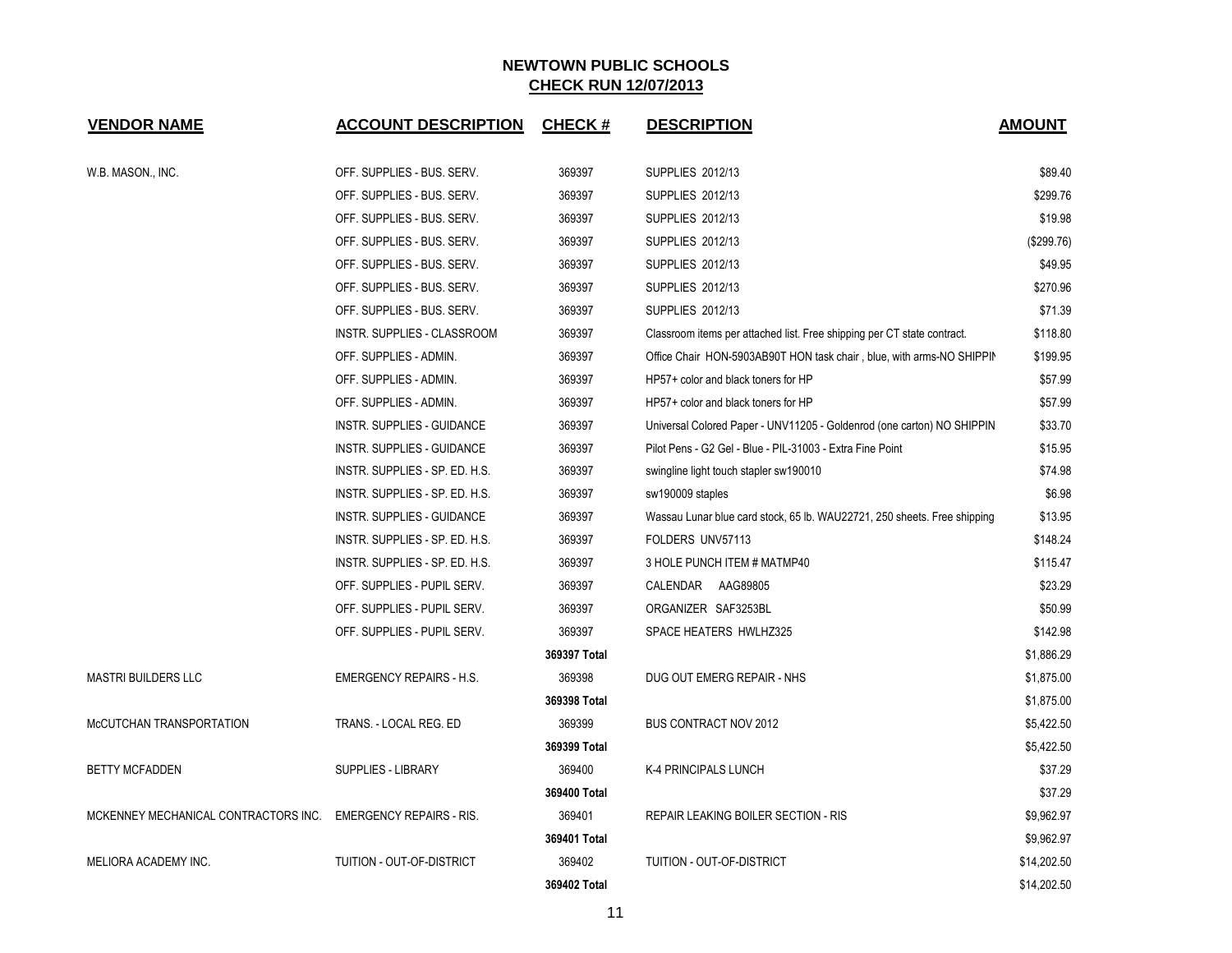| <b>VENDOR NAME</b>                    | <b>ACCOUNT DESCRIPTION</b>          | <b>CHECK#</b> | <b>DESCRIPTION</b>                                                   | <b>AMOUNT</b> |
|---------------------------------------|-------------------------------------|---------------|----------------------------------------------------------------------|---------------|
| MOORE MEDICAL LLC                     | MEDICAL SUPPLIES - ELEM.            | 369403        | Probe covers-#76803                                                  | \$14.16       |
|                                       | <b>MEDICAL SUPPLIES - M.S.</b>      | 369403        | 2- adult sphygmomanometer - #75695 no shipping cost                  | \$54.76       |
|                                       | MEDICAL SUPPLIES - H.S.             | 369403        | MB-Powder free vinyl gloves-#71413 (for Special Needs teachers @RIS) | \$75.00       |
|                                       |                                     | 369403 Total  |                                                                      | \$143.92      |
| E. A. MORSE & CO. INC.                | <b>B&amp;G SUPPLIES - CUSTODIAL</b> | 369404        | TRASH LINERS / BATHROOM CLEANER - CUST SUPPLIES                      | \$1,384.40    |
|                                       | <b>REPAIRS - CUSTODIAL</b>          | 369404        | REPAIR ADVANCE AUTO SCRUBBER - CUST REPAIRS                          | \$293.60      |
|                                       | <b>REPAIRS - CUSTODIAL</b>          | 369404        | REPAIR PARTS FOR CUST MACHINES - CUST REPAIRS                        | \$131.16      |
|                                       | <b>REPAIRS - CUSTODIAL</b>          | 369404        | REPAIR PARTS FOR CUST MACHINES - CUST REPAIRS                        | \$584.11      |
|                                       | <b>REPAIRS - CUSTODIAL</b>          | 369404        | <b>REPAIR PARTS FOR CUST MACHINES - CUST REPAIRS</b>                 | \$72.94       |
|                                       |                                     | 369404 Total  |                                                                      | \$2,466.21    |
| MTM TRANSPORTATION INC.               | TRANS. - LOCAL REG. ED              | 369405        | NOVEMBER CONTRACT - OCT CAC RUN                                      | \$712.60      |
|                                       | TRANS. - LOCAL REG. ED              | 369405        | NOVEMBER CONTRACT                                                    | \$7,650.74    |
|                                       | TRANS. - PRIVATE                    | 369405        | NOVEMBER CONTRACT - ST. ROSE                                         | \$1,296.25    |
|                                       | TRANS. - MAGNET SCH.                | 369405        | NOVEMBER CONTRACT - MAGNET                                           | \$3,883.00    |
|                                       | <b>TRANS. - NONNEWAUG</b>           | 369405        | NOVEMBER CONTRACT - NONNEWAUG                                        | \$3,570.00    |
|                                       | TRANS. - VO/TECH.                   | 369405        | NOVEMBER CONTRACT - VO TECH                                          | \$5,552.00    |
|                                       | TRANS. - LOCAL SPECIAL ED           | 369405        | NOVEMBER CONTRACT - OCT OVERBILL                                     | (\$198.00)    |
|                                       | TRANS. - LOCAL SPECIAL ED           | 369405        | NOVEMBER CONTRACT - LOCAL SPED                                       | \$30,443.65   |
|                                       | TRANS. - OUT-OF-DISTRICT            | 369405        | NOVEMBER CONTRACT - OOD                                              | \$44,731.56   |
|                                       |                                     | 369405 Total  |                                                                      | \$97,641.80   |
| MUSIC & ARTS CENTER, INC.             | <b>REPAIRS - MUSIC</b>              | 369406        | For Band instrument repairs throughout the school year.              | \$40.00       |
|                                       | <b>INSTR. SUPPLIES - MUSIC</b>      | 369406        | Invoice Bal P/O # 21884 - Invoice 3237076                            | \$81.90       |
|                                       | <b>EQUIPMENT - MUSIC</b>            | 369406        | Equipment - Invoice #717372                                          | \$2,035.00    |
|                                       |                                     | 369406 Total  |                                                                      | \$2,156.90    |
| <b>NCTM</b>                           | STAFF TRAIN. - MATH                 | 369407        | NCTM 2012 1 day -October 25 -Registration for Induk Song             | \$555.00      |
|                                       | STAFF TRAIN. - MATH                 | 369407        | NCTM 2012 full conference registration                               | \$278.00      |
|                                       | STAFF TRAIN. - CLASSROOM            | 369407        | NCTM 2012 1 day - October 25                                         | \$197.00      |
|                                       |                                     | 369407 Total  |                                                                      | \$1,030.00    |
| NEOPOST NEW ENGLAND                   | INSTR. SUPPLIES - CLASSROOM         | 369408        | SERVICE FOR MAIL MACHINE                                             | \$48.75       |
|                                       |                                     | 369408 Total  |                                                                      | \$48.75       |
| NEW ENGLAND FITNESS DISTRIBUTORS INC. | REPAIRS - P.E.                      | 369409        | MAINTENANCE OF FITNESS EQUIPMENT NOVEMBER, APRIL AND MAY             | \$596.25      |
|                                       |                                     | 369409 Total  |                                                                      | \$596.25      |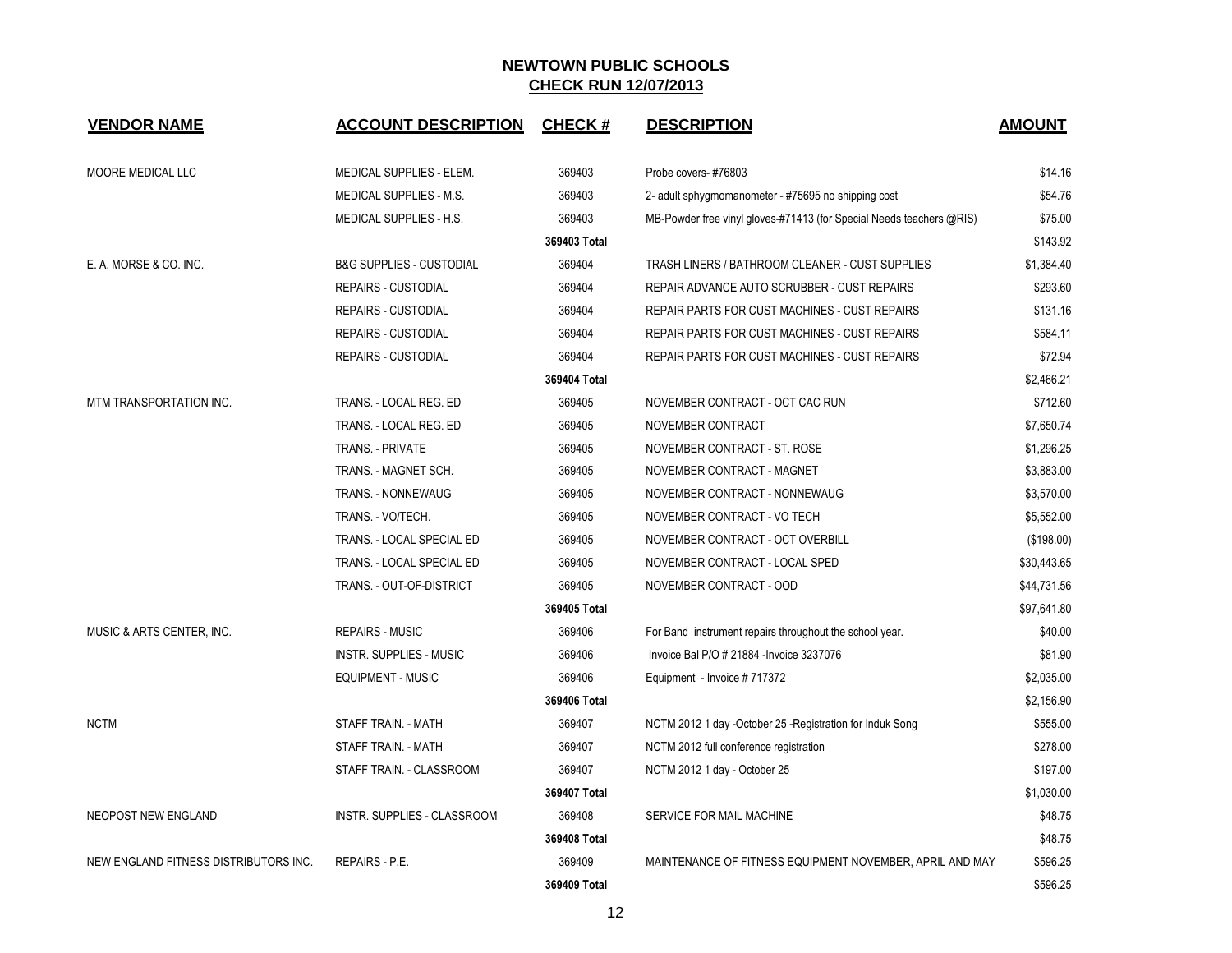| <b>VENDOR NAME</b>          | <b>ACCOUNT DESCRIPTION</b>           | <b>CHECK#</b> | <b>DESCRIPTION</b>                              | <b>AMOUNT</b> |
|-----------------------------|--------------------------------------|---------------|-------------------------------------------------|---------------|
| NEWTOWN BOARD OF EDUCATION  | MEDICAL INS. PREMIUMS                | 369410        | LONG TERM DISABILITY                            | \$3,041.48    |
|                             | <b>ADMINISTRATION FEES</b>           | 369410        | <b>DENTAL ADMIN</b>                             | \$2,815.00    |
|                             | <b>ADMINISTRATION FEES</b>           | 369410        | CORBRA ADM FEE                                  | \$300.00      |
|                             | <b>ADMINISTRATION FEES</b>           | 369410        | RETIREE ADM FEE                                 | \$260.00      |
|                             | LIFE INSURANCE                       | 369410        | LIFE PREMIUM                                    | \$5,904.60    |
|                             | LIFE INSURANCE                       | 369410        | <b>AD&amp;D PREMIUM</b>                         | \$1,180.92    |
|                             |                                      | 369410 Total  |                                                 | \$13,502.00   |
| NEWTOWN CULINARY            | OFF. SUPPLIES - SUPER.               | 369411        | <b>DISTRICT VIP BREAKFAST</b>                   | \$125.00      |
|                             | <b>INSTR. SUPPLIES - WORLD LANG.</b> | 369411        | WORLD LANGUAGE HONOR SOCIETY INDUCTION- COOKIES | \$300.00      |
|                             |                                      | 369411 Total  |                                                 | \$425.00      |
| NEWTOWN FOOD SERVICE        | OFF. SUPPLIES - SUPER.               | 369412        | KINDERGARTEN LUNCHES                            | \$293.80      |
|                             | <b>INSTR. SUPPLIES - READING</b>     | 369412        | Instructional supplies Free shipping            | \$30.00       |
|                             |                                      | 369412 Total  |                                                 | \$323.80      |
| TOWN OF NEWTOWN             | <b>DENTAL CLAIMS</b>                 | 369413        | DENTAL PAYMENTS 2012-13 SELF-FUNDED             | \$25,141.90   |
|                             |                                      | 369413 Total  |                                                 | \$25,141.90   |
| THE NIXON COMPANY           | INSTR. SUPPLIES - SPORTS             | 369414        | <b>SCHOOL BANNERS</b>                           | \$98.00       |
|                             |                                      | 369414 Total  |                                                 | \$98.00       |
| NSTA MEMBER SERVICES        | MEMBERSHIPS - CLASSROOM              | 369415        | renewal membership for member #164-56-18        | \$75.00       |
|                             |                                      | 369415 Total  |                                                 | \$75.00       |
| OCE FINANCIAL SERVICES INC. | COPIER RENTAL - CLASSROOM            | 369416        | LEASE FOR COPIERS 2012/13                       | \$2,650.18    |
|                             | COPIER RENTAL - CLASSROOM            | 369416        | LEASE FOR COPIERS 2012/13                       | \$6,829.31    |
|                             | COPIER RENTAL - CLASSROOM            | 369416        | LEASE FOR COPIERS 2012/13                       | \$4,230.10    |
|                             | COPIER RENTAL - CLASSROOM            | 369416        | LEASE FOR COPIERS 2012/13                       | \$3,363.69    |
|                             | COPIER RENTAL - CLASSROOM            | 369416        | LEASE FOR COPIERS 2012/13                       | \$6,727.38    |
|                             | COPIER RENTAL - CLASSROOM            | 369416        | LEASE FOR COPIERS 2012/13                       | \$8,715.02    |
|                             | COPIER RENTAL - CLASSROOM            | 369416        | LEASE FOR COPIERS 2012/13                       | \$16,818.45   |
|                             | COPIER RENTAL - BUS. SERV.           | 369416        | LEASE FOR COPIERS 2012/13                       | \$1,630.87    |
|                             |                                      | 369416 Total  |                                                 | \$50,965.00   |
| ODDCAST INC.                | INSTR. SUPPLIES - COMPUTER ED.       | 369417        | Voki classroom 1 yer purchase.                  | \$29.95       |
|                             |                                      | 369417 Total  |                                                 | \$29.95       |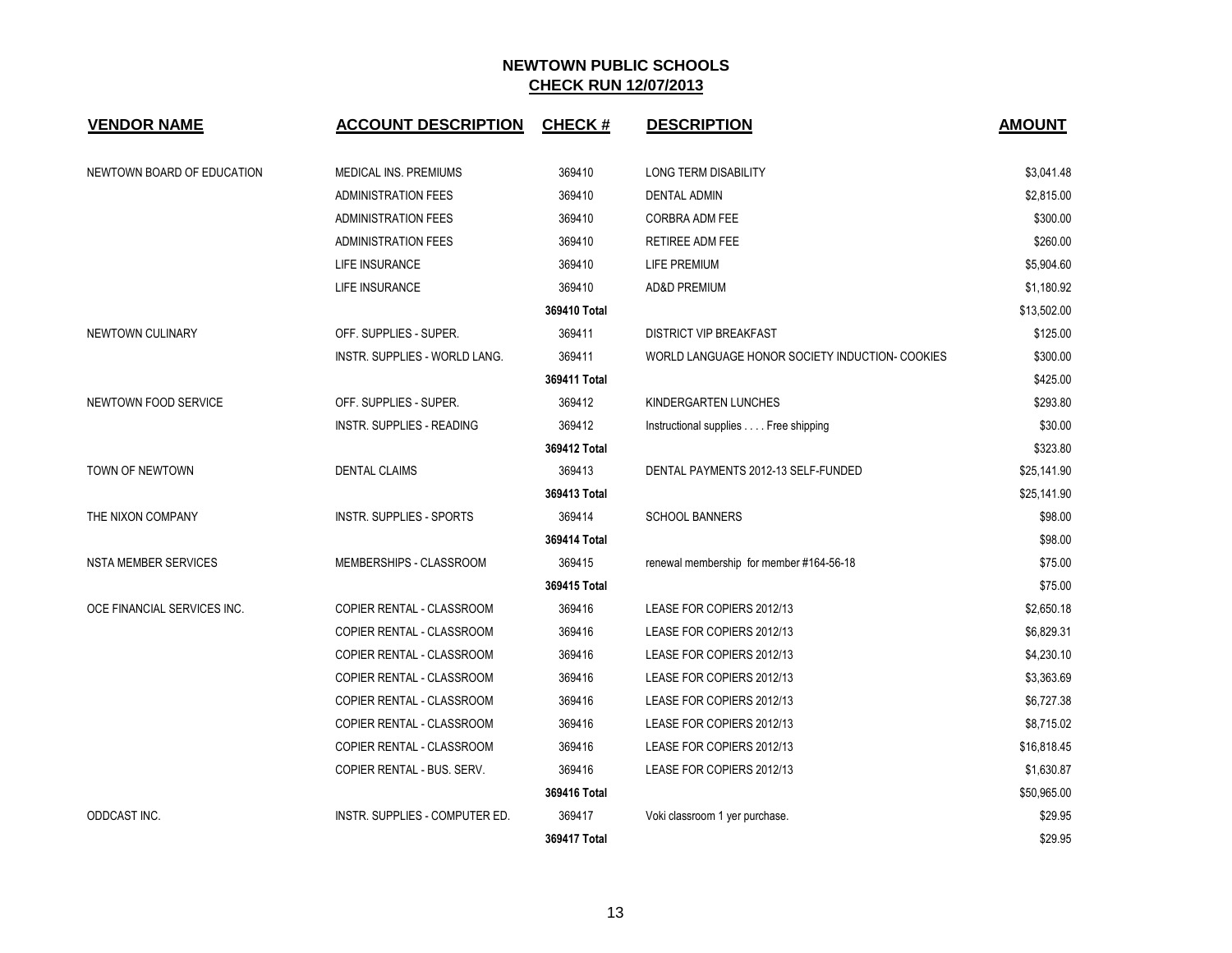| <b>VENDOR NAME</b>       | <b>ACCOUNT DESCRIPTION</b>         | <b>CHECK#</b> | <b>DESCRIPTION</b>                        | <b>AMOUNT</b> |
|--------------------------|------------------------------------|---------------|-------------------------------------------|---------------|
| ORIGO EDUCATION          | INSTR. SUPPLIES - CLASSROOM        | 369418        | INSTR. SUPPLIES - CLASSROOM               | \$297.00      |
|                          | INSTR. SUPPLIES - CLASSROOM        | 369418        | Shipping (See Attached)                   | \$29.70       |
|                          |                                    | 369418 Total  |                                           | \$326.70      |
| <b>CATHY OSTAR</b>       | INSTR. SUPPLIES - T.A.P./FLEX      | 369419        | OPEN HOUSE / FIELD DAY                    | \$89.99       |
|                          |                                    | 369419 Total  |                                           | \$89.99       |
| PAPERDIRECT CO           | OFF. SUPPLIES - ADMIN.             | 369420        | Soiree Paper DT 1403P                     | \$62.08       |
|                          | OFF. SUPPLIES - ADMIN.             | 369420        | Good Vibrations DT 1552P                  | \$18.89       |
|                          | OFF. SUPPLIES - ADMIN.             | 369420        | Celestial DT 527P                         | \$18.89       |
|                          | OFF. SUPPLIES - ADMIN.             | 369420        | Victorian Rose PT 2353P                   | \$18.89       |
|                          | OFF. SUPPLIES - ADMIN.             | 369420        | shipping                                  | \$12.99       |
|                          | INSTR. SUPPLIES - CLASSROOM        | 369420        | Hand Prints # D 1221P                     | \$41.98       |
|                          | INSTR. SUPPLIES - CLASSROOM        | 369420        | Planet Youth # PF 184P                    | \$41.98       |
|                          | INSTR. SUPPLIES - CLASSROOM        | 369420        | Unity PF 1126P                            | \$20.99       |
|                          | INSTR. SUPPLIES - CLASSROOM        | 369420        | Jubilant DT 1509P                         | \$20.99       |
|                          | INSTR. SUPPLIES - CLASSROOM        | 369420        | shipping                                  | \$12.99       |
|                          |                                    | 369420 Total  |                                           | \$270.67      |
| PATTERSON MEDICAL        | INSTR. SUPPLIES - SP. ED. PREK-8   | 369421        | ADJUSTABLE LATERAL SUPPORT ITEM 081340942 | \$121.56      |
|                          | INSTR. SUPPLIES - SP. ED. PREK-8   | 369421        | NYLATEX WRAP ITEM 081013952               | \$69.56       |
|                          |                                    | 369421 Total  |                                           | \$191.12      |
| <b>EMANUEL N. PAVONE</b> | TRANS. - LOCAL REG. ED             | 369422        | <b>BUS CONTRACT NOV 2012</b>              | \$5,270.00    |
|                          |                                    | 369422 Total  |                                           | \$5,270.00    |
| PCM-G                    | REPAIRS - INFO. TECH.              | 369423        | Replacement battery for UPS - RBC11       | \$308.00      |
|                          | <b>INSTR. SUPPLIES - CLASSROOM</b> | 369423        | Blk Toner 6K # Q6470A                     | \$129.95      |
|                          | INSTR. SUPPLIES - CLASSROOM        | 369423        | CYN Toner 4K # Q6471A                     | \$129.95      |
|                          | INSTR. SUPPLIES - CLASSROOM        | 369423        | Ylw Toner 4K # Q6472A                     | \$129.95      |
|                          | INSTR. SUPPLIES - CLASSROOM        | 369423        | Mag Toner 4K # Q6473A-no shipping Q       | \$129.95      |
|                          |                                    | 369423 Total  |                                           | \$827.80      |
| J.W. PEPPER & SON INC.   | <b>INSTR. SUPPLIES - MUSIC</b>     | 369424        | MUSIC FOR BAND PROGRAM                    | \$19.99       |
|                          | <b>INSTR. SUPPLIES - MUSIC</b>     | 369424        | MUSIC FOR BAND PROGRAM                    | \$174.99      |
|                          | <b>INSTR. SUPPLIES - MUSIC</b>     | 369424        | MUSIC FOR BAND PROGRAM                    | \$9.00        |
|                          | <b>INSTR. SUPPLIES - MUSIC</b>     | 369424        | MUSIC FOR BAND PROGRAM                    | \$72.00       |
|                          | <b>INSTR. SUPPLIES - MUSIC</b>     | 369424        | MUSIC FOR BAND PROGRAM                    | (\$9.00)      |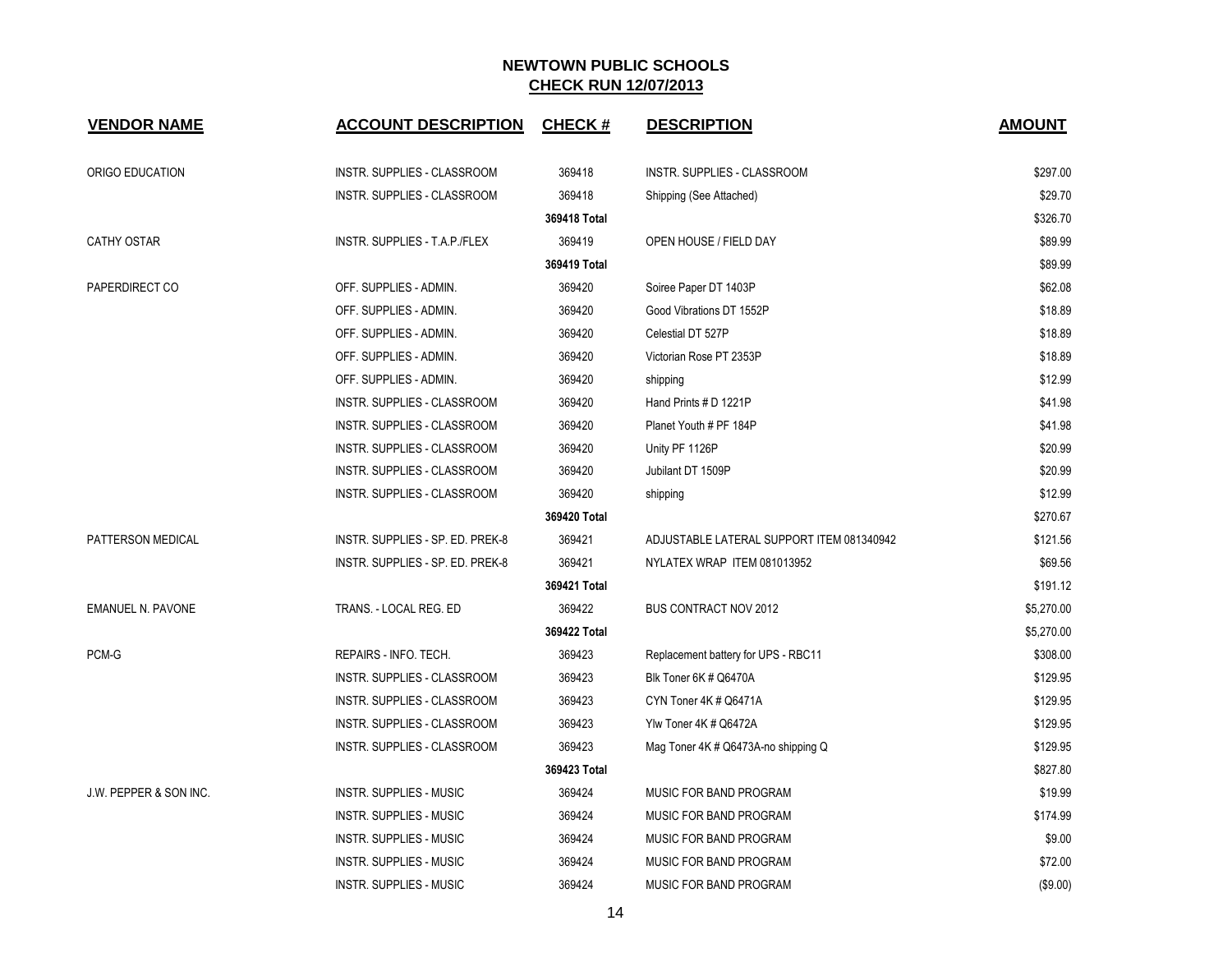| <b>VENDOR NAME</b>              | <b>ACCOUNT DESCRIPTION</b>      | <b>CHECK#</b> | <b>DESCRIPTION</b>                                        | <b>AMOUNT</b> |
|---------------------------------|---------------------------------|---------------|-----------------------------------------------------------|---------------|
| J.W. PEPPER & SON INC.          |                                 | 369424 Total  |                                                           | \$266.98      |
| PETTY CASH                      | OTHER SUPPLIES - STAFF DEVELOP. | 369425        | PETTY CASH - CO                                           | \$14.58       |
|                                 | STAFF TRAVEL - SUPER.           | 369425        | PETTY CASH - CO                                           | \$34.75       |
|                                 | OFF. SUPPLIES - SUPER.          | 369425        | PETTY CASH - CO                                           | \$105.87      |
|                                 | OFF./MEETING SUPPLIES - B.O.E.  | 369425        | PETTY CASH - CO                                           | \$214.66      |
|                                 | CONTRACTED SERV. - BUS. SERV.   | 369425        | PETTY CASH - CO                                           | \$20.00       |
|                                 |                                 | 369425 Total  |                                                           | \$389.86      |
| PETTY CASH                      | OFF. SUPPLIES - PUPIL SERV.     | 369426        | PETTY CASH - PP                                           | \$161.26      |
|                                 |                                 | 369426 Total  |                                                           | \$161.26      |
| <b>PETTY CASH</b>               | POSTAGE - ADMIN.                | 369427        | PETTY CASH - S/H                                          | \$3.30        |
|                                 | OFF. SUPPLIES - ADMIN.          | 369427        | PETTY CASH - S/H                                          | \$11.99       |
|                                 | INSTR. SUPPLIES - CLASSROOM     | 369427        | PETTY CASH - S/H                                          | \$48.44       |
|                                 |                                 | 369427 Total  |                                                           | \$63.73       |
| PETTY CASH                      | INSTR. SUPPLIES - SP. ED. H.S.  | 369428        | PETTY CASH - SP. ED.                                      | \$273.26      |
|                                 |                                 | 369428 Total  |                                                           | \$273.26      |
| PLAYGROUND MEDIC                | B. & G. REPAIRS - H.            | 369429        | RELOCATE PLAYGROUND EQUIPMENT - HAW                       | \$2,275.00    |
|                                 |                                 | 369429 Total  |                                                           | \$2,275.00    |
| <b>QUALITY IMPROVEMENTS LLC</b> | <b>EMERGENCY REPAIRS - HOM.</b> | 369430        | ROOF LEAK REPAIRS - HOM                                   | \$1,875.00    |
|                                 | <b>EMERGENCY REPAIRS - H.S.</b> | 369430        | ROOF LEAK REPAIRS - NHS                                   | \$1,190.00    |
|                                 | <b>EMERGENCY REPAIRS - H.S.</b> | 369430        | ROOF LEAK REPAIRS - NHS                                   | \$1,815.00    |
|                                 |                                 | 369430 Total  |                                                           | \$4,880.00    |
| <b>RAYBURN MUSIC CT</b>         | <b>REPAIRS - MUSIC</b>          | 369431        | INSTRUMENT REPAIRS- ORCHESTRA                             | \$97.50       |
|                                 | <b>REPAIRS - MUSIC</b>          | 369431        | <b>INSTRUMENT REPAIRS- ORCHESTRA</b>                      | \$104.60      |
|                                 |                                 | 369431 Total  |                                                           | \$202.10      |
| RENSSELAER AT HARTFORD          | STAFF TRAIN. - CLASSROOM        | 369432        | Registration Possible Workshop, Nov. 14, 2012 in Cromwell | \$170.00      |
|                                 |                                 | 369432 Total  |                                                           | \$170.00      |
| RICCIO LANDSCAPING LLC          | <b>B&amp;G CONTRACTED SERV.</b> | 369433        | LANDSCAPING / TREE WORK - RIS / NHS                       | \$180.00      |
|                                 | <b>B&amp;G CONTRACTED SERV.</b> | 369433        | LANDSCAPING / TREE WORK - RIS / NHS                       | \$1,065.00    |
|                                 | <b>B&amp;G CONTRACTED SERV.</b> | 369433        | LANDSCAPING / TREE WORK - RIS / NHS                       | \$972.50      |
|                                 |                                 | 369433 Total  |                                                           | \$2,217.50    |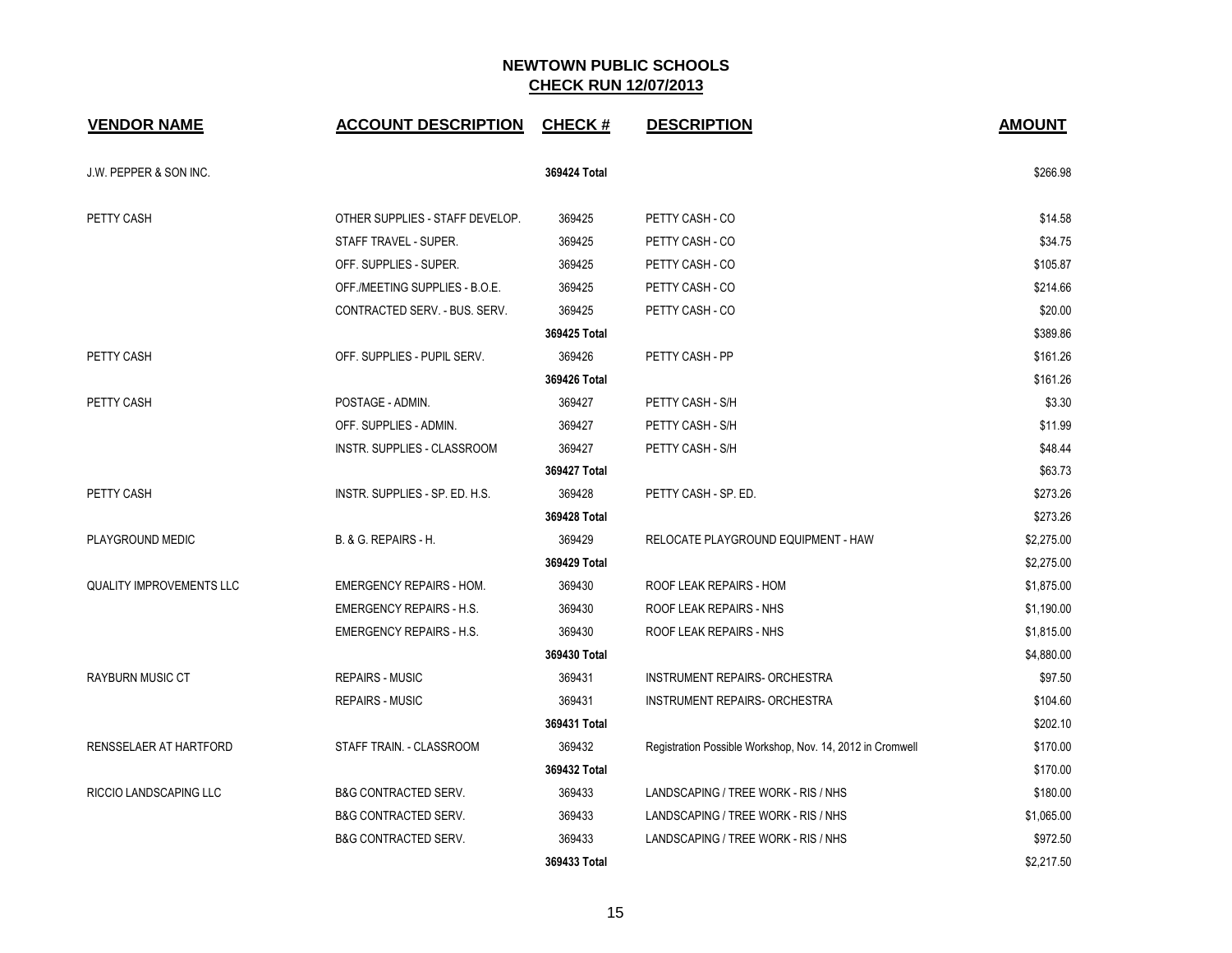| <b>VENDOR NAME</b>                     | <b>ACCOUNT DESCRIPTION</b>         | <b>CHECK#</b> | <b>DESCRIPTION</b>                                  | <b>AMOUNT</b> |
|----------------------------------------|------------------------------------|---------------|-----------------------------------------------------|---------------|
| DR. JANET ROBINSON                     | STAFF TRAVEL - SUPER.              | 369434        | <b>MONTHLY TRAVEL 2012/13</b>                       | \$400.00      |
|                                        |                                    | 369434 Total  |                                                     | \$400.00      |
| JOHN M. ROMANOW, ARBITRATOR            | PROF. SERV. - SUPER.               | 369435        | <b>SERVICES 2012/13</b>                             | \$8,800.00    |
|                                        |                                    | 369435 Total  |                                                     | \$8,800.00    |
| <b>NELSON M. SANTOS</b>                | STAFF TRAVEL - INFO. TECH.         | 369436        | TRAVEL NOV 2012                                     | \$69.60       |
|                                        |                                    | 369436 Total  |                                                     | \$69.60       |
| <b>SCANTRON CORPORATION</b>            | INSTR. SUPPLIES - HEALTH ED        | 369437        | FORM NUMBER 72511 (15/SIDE) 72511                   | \$46.00       |
|                                        | INSTR. SUPPLIES - HEALTH ED        | 369437        | FORM NUMBER 19641 (50/SIDE) 19641                   | \$85.50       |
|                                        | INSTR. SUPPLIES - HEALTH ED        | 369437        | <b>ITEM ANALYSIS 19630 -19630</b>                   | \$8.00        |
|                                        | INSTR. SUPPLIES - HEALTH ED        | 369437        | <b>SHIPPING</b>                                     | \$9.67        |
|                                        |                                    | 369437 Total  |                                                     | \$149.17      |
| SCHOLASTIC INC.                        | TEXTBOOKS - CLASSROOM              | 369438        | Scholastic/Weekly Reader - please bundle separately | \$84.32       |
|                                        | TEXTBOOKS - CLASSROOM              | 369438        | Scholastic/Weekly Reader - please bundle separately | \$84.32       |
|                                        |                                    | 369438 Total  |                                                     | \$168.64      |
| <b>SCHOOL SPECIALTY</b>                | <b>INSTR. SUPPLIES - CLASSROOM</b> | 369439        | manila file folders #9-1367598-030                  | \$60.40       |
|                                        | INSTR. SUPPLIES - CLASSROOM        | 369439        | medium binder clips #9-032400-030                   | \$2.60        |
|                                        | INSTR. SUPPLIES - CLASSROOM        | 369439        | T pins # 9-021795-030                               | \$4.16        |
|                                        | INSTR. SUPPLIES - CLASSROOM        | 369439        | assorted size pins #9-021780-030                    | \$2.24        |
|                                        | INSTR. SUPPLIES - CLASSROOM        | 369439        | book rings, 1 in #9-036975-030                      | \$8.44        |
|                                        | INSTR. SUPPLIES - CLASSROOM        | 369439        | Avery labels #9-1370149-030                         | \$6.86        |
|                                        | INSTR. SUPPLIES - CLASSROOM        | 369439        | white pocket folders #9-1367605-030                 | \$105.60      |
|                                        | INSTR. SUPPLIES - CLASSROOM        | 369439        | steno pads $# 9-085292-030$ -no shipping            | \$8.04        |
|                                        | INSTR. SUPPLIES - CLASSROOM        | 369439        | (3pks) lined post it notes #9-1327802               | \$48.32       |
|                                        | INSTR. SUPPLIES - CLASSROOM        | 369439        | (24/pkg) post it notes 3 x 5 # 9-1327800-030        | \$122.13      |
|                                        | INSTR. SUPPLIES - CLASSROOM        | 369439        | $doz \# 8$ crayols crayons $\# 9$ -007503-030       | \$31.20       |
|                                        | INSTR. SUPPLIES - CLASSROOM        | 369439        | doz #16 crayola crayons #9-007512-030-no shipping   | \$99.00       |
|                                        | INSTR. SUPPLIES - CLASSROOM        | 369439        | Classroom supplies, quote 7773342133                | \$168.29      |
|                                        |                                    | 369439 Total  |                                                     | \$667.28      |
| <b>SERC</b>                            | <b>STAFF TRAIN. - SCIENCE</b>      | 369440        | Registration                                        | \$200.00      |
|                                        |                                    | 369440 Total  |                                                     | \$200.00      |
| SHARED SERVICES LITCHFIELD COUNTY DIR. | MEMBERSHIPS - PUPIL SERV.          | 369224        | MEMBERSHIP (VOID CHECK)                             | (\$250.00)    |
|                                        |                                    | 369224 Total  |                                                     | (\$250.00)    |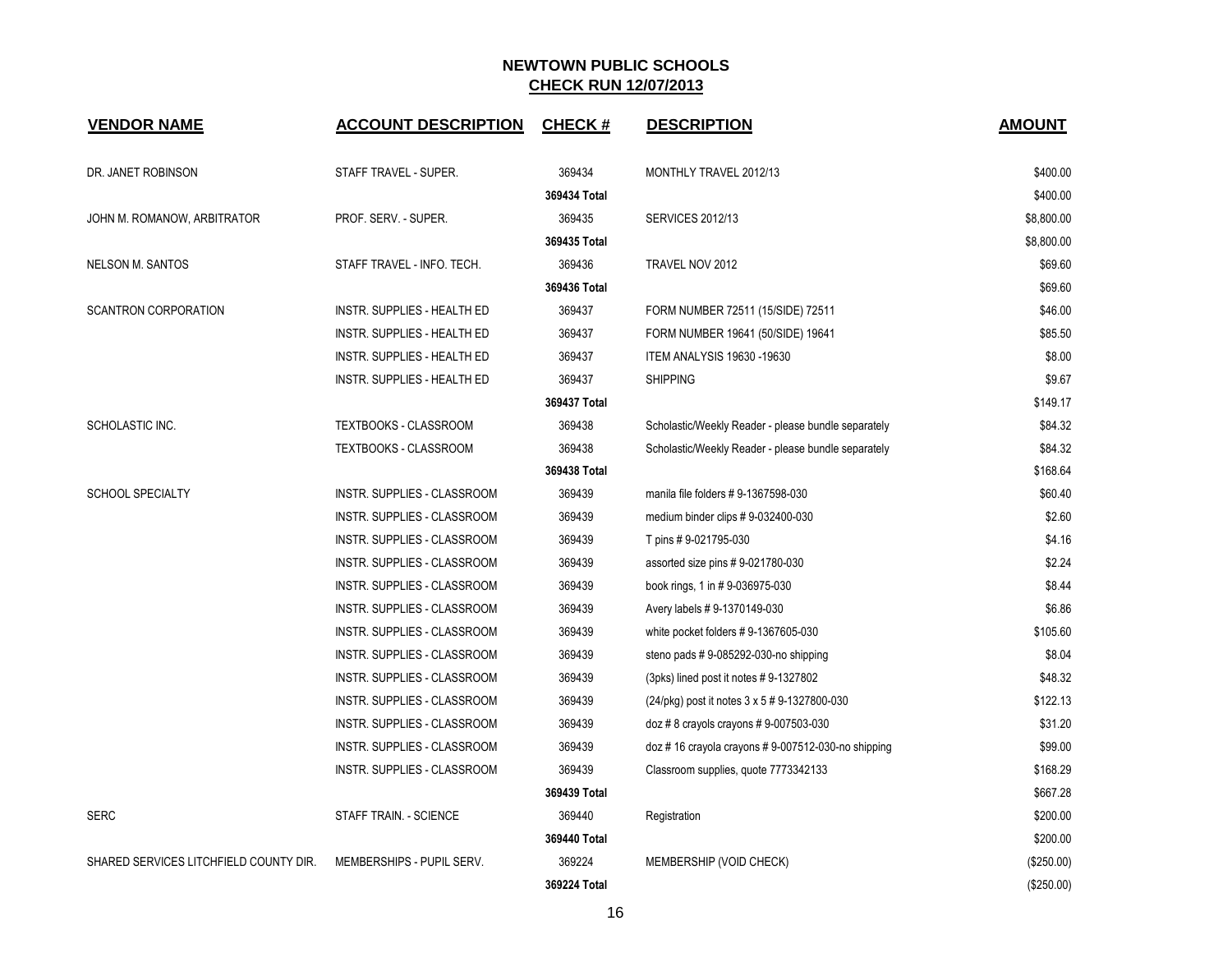| <b>VENDOR NAME</b>                     | <b>ACCOUNT DESCRIPTION</b>       | <b>CHECK#</b> | <b>DESCRIPTION</b>                 | <b>AMOUNT</b> |
|----------------------------------------|----------------------------------|---------------|------------------------------------|---------------|
| SHARED SERVICES LITCHFIELD COUNTY DIR. | MEMBERSHIPS - PUPIL SERV.        | 369441        | <b>MEMBERSHIP</b>                  | \$250.00      |
|                                        |                                  | 369441 Total  |                                    | \$250.00      |
| <b>JOHN SICBALDI</b>                   | STAFF TRAVEL - CLASSROOM         | 369442        | TRAVEL NCTM CONF & PARKING         | \$74.94       |
|                                        |                                  | 369442 Total  |                                    | \$74.94       |
| CAROL CARDILLO SKOLAS                  | <b>INSTR. SUPPLIES - ART</b>     | 369443        | <b>BOOK CULTURAL ARTS</b>          | \$29.00       |
|                                        |                                  | 369443 Total  |                                    | \$29.00       |
| THE SPEECH ACADEMY                     | TUITION - OUT-OF-DISTRICT        | 369444        | TUITION - OUT-OF-DISTRICT          | \$25,000.00   |
|                                        | TUITION - OUT-OF-DISTRICT        | 369444        | TUITION - OUT-OF-DISTRICT          | \$25,000.00   |
|                                        |                                  | 369444 Total  |                                    | \$50,000.00   |
| <b>SPRINT</b>                          | <b>TELEPHONE &amp; CABLE</b>     | 369445        | SERV 2012/13                       | \$338.71      |
|                                        |                                  | 369445 Total  |                                    | \$338.71      |
| STADIUM SYSTEM, INC.                   | <b>REPAIRS - SPORTS</b>          | 369446        | <b>BOYS BASKETBALL JERSEYS</b>     | \$218.20      |
|                                        | <b>REPAIRS - SPORTS</b>          | 369446        | <b>WRESTLING SINGLETS</b>          | \$113.20      |
|                                        | <b>REPAIRS - SPORTS</b>          | 369446        | <b>GIRLS BASKETBALL JERSEYS</b>    | \$308.00      |
|                                        | <b>INSTR. SUPPLIES - SPORTS</b>  | 369446        | <b>HOCKEY JERSEYS AND HELMETS</b>  | \$467.50      |
|                                        |                                  | 369446 Total  |                                    | \$1,106.90    |
| STAPLES ADVANTAGE                      | INSTR. SUPPLIES - ENGLISH        | 369447        | FILE FOLDER LABELS-BATTERIES-WHITE | \$1,075.78    |
|                                        | INSTR. SUPPLIES - ENGLISH        | 369447        | FILE FOLDER LABELS-BATTERIES-WHITE | \$159.95      |
|                                        |                                  | 369447 Total  |                                    | \$1,235.73    |
| <b>STAPLES CREDIT PLAN</b>             | <b>INSTR. SUPPLIES - ENGLISH</b> | 369448        | Transparency Film PP2500           | \$89.98       |
|                                        | <b>INSTR. SUPPLIES - SCIENCE</b> | 369448        | BOOKSTAND2G 3438083 Model          | \$89.97       |
|                                        |                                  | 369448 Total  |                                    | \$179.95      |
| SUPERIOR CLEANERS AND TAILORS          | INSTR. SUPPLIES - SP. ED. PREK-8 | 369449        | SERV CLEANING 2012/13              | \$15.45       |
|                                        | INSTR. SUPPLIES - SP. ED. PREK-8 | 369449        | SERV CLEANING 2012/13              | \$15.45       |
|                                        | INSTR. SUPPLIES - SP. ED. PREK-8 | 369449        | SERV CLEANING 2012/13              | \$15.45       |
|                                        | INSTR. SUPPLIES - SP. ED. PREK-8 | 369449        | SERV CLEANING 2012/13              | \$15.45       |
|                                        | INSTR. SUPPLIES - SP. ED. PREK-8 | 369449        | SERV CLEANING 2012/13              | \$15.45       |
|                                        | INSTR. SUPPLIES - SP. ED. PREK-8 | 369449        | SERV CLEANING 2012/13              | \$15.45       |
|                                        |                                  | 369449 Total  |                                    | \$92.70       |
| THOMAS SWETTS                          | REPAIRS - TECH ED.               | 369450        | SWITCHES TECH REPAIR               | \$99.95       |
|                                        | INSTR. SUPPLIES - TECH ED.       | 369450        | <b>AMAZON POWER SUPPLY</b>         | \$223.24      |
|                                        |                                  | 369450 Total  |                                    | \$323.19      |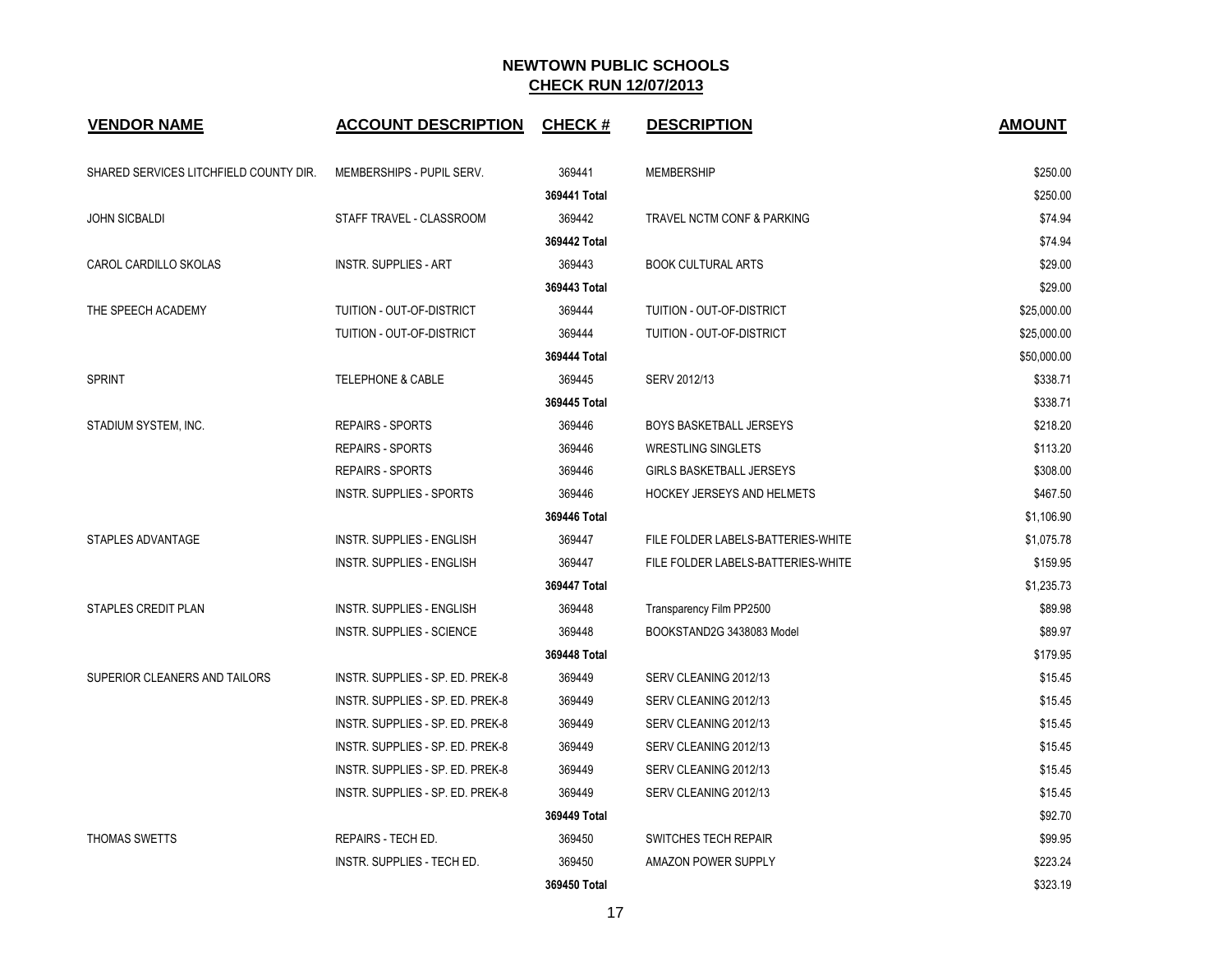| <b>VENDOR NAME</b>                                            | <b>ACCOUNT DESCRIPTION</b>           | <b>CHECK#</b> | <b>DESCRIPTION</b>                                                           | <b>AMOUNT</b> |
|---------------------------------------------------------------|--------------------------------------|---------------|------------------------------------------------------------------------------|---------------|
| SYSCO CONNECTICUT LLC                                         | INSTR. SUPPLIES - LIFE MAN./CULINARY | 369451        | <b>FOOD SUPPLIES</b>                                                         | \$933.49      |
|                                                               |                                      | 369451 Total  |                                                                              | \$933.49      |
| TEACHER COLLEGE READING & WRITING PROJ. STAFF TRAIN. - ADMIN. |                                      | 369452        | Workshop registration - Pathways to the Common Core                          | \$175.00      |
|                                                               | STAFF TRAIN. - CLASSROOM             | 369452        | Workshop registration - Pathways to the Common Core                          | \$990.00      |
|                                                               |                                      | 369452 Total  |                                                                              | \$1,165.00    |
| <b>RICHARD THORNE</b>                                         | <b>B&amp;G SUPPLIES - CUSTODIAL</b>  | 369453        | SHOE'S (30509)                                                               | \$89.06       |
|                                                               |                                      | 369453 Total  |                                                                              | \$89.06       |
| TIME FOR KIDS                                                 | INSTR. SUPPLIES - CLASSROOM          | 369454        | Davies Edition 1 Time For Kids A/C #310393583                                | \$88.40       |
|                                                               | INSTR. SUPPLIES - CLASSROOM          | 369454        | Leja Edition 1 Time for Kids A/C#310393583                                   | \$88.40       |
|                                                               | INSTR. SUPPLIES - CLASSROOM          | 369454        | Pearson Edition 1 Time For Kids A/C #310393583                               | \$88.40       |
|                                                               | INSTR. SUPPLIES - CLASSROOM          | 369454        | Pirone Edition 1 Time For Kids A/C #310393583                                | \$88.40       |
|                                                               |                                      | 369454 Total  |                                                                              | \$353.60      |
| TOM'S SERVICE LLC                                             | <b>REPAIRS - CAFETERIA</b>           | 369455        | <b>REPAIRS</b>                                                               | \$120.50      |
|                                                               | <b>REPAIRS - CAFETERIA</b>           | 369455        | <b>REPAIRS</b>                                                               | \$112.50      |
|                                                               |                                      | 369455 Total  |                                                                              | \$233.00      |
| TREETOP PUBLISHING INC.                                       | INSTR. SUPPLIES - ENGLISH            | 369456        | 12 Piece tray puzzle, Item PZ12                                              | \$300.00      |
|                                                               | INSTR. SUPPLIES - ENGLISH            | 369456        | Shipping charge                                                              | \$30.00       |
|                                                               |                                      | 369456 Total  |                                                                              | \$330.00      |
| VALLEY COMMUNICATIONS SYSTEMS INC.                            | INSTR. SUPPLIES - ENGLISH            | 369457        | Replacement Smart board lamp, unifi 45, Model 01-00247. CT state contrace    | \$308.34      |
|                                                               |                                      | 369457 Total  |                                                                              | \$308.34      |
| SUSAN H. VOGELMAN                                             | CONTRACTED SERV. - MUSIC             | 369458        | Accompanist for 4th grade chorus on the following dates: 10/15, 11/8, 11/12, | \$240.00      |
|                                                               |                                      | 369458 Total  |                                                                              | \$240.00      |
| <b>WAYSIDE PUBLISHING</b>                                     | INSTR. SUPPLIES - WORLD LANG.        | 369459        | 6 CD AUDIO PROGRAM ISBN: 978-1-877653-91-9                                   | \$107.64      |
|                                                               | INSTR. SUPPLIES - WORLD LANG.        | 369459        | TRIANGOLO TEACHER S MANUAL                                                   | \$34.38       |
|                                                               | INSTR. SUPPLIES - WORLD LANG.        | 369459        | TRIANGOLO STUDENT EDITION                                                    | \$23.65       |
|                                                               | INSTR. SUPPLIES - WORLD LANG.        | 369459        | <b>SHIPPING</b>                                                              | \$8.70        |
|                                                               |                                      | 369459 Total  |                                                                              | \$174.37      |
| WEBASSIGN                                                     | INSTR. SUPPLIES - SCIENCE            | 369460        | ONLINE HOMEWORK HS 2012-13:                                                  | \$934.50      |
|                                                               | <b>INSTR. SUPPLIES - SCIENCE</b>     | 369460        | ONLINE HOMEWORK HS 2012-13:                                                  | \$73.50       |
|                                                               |                                      | 369460 Total  |                                                                              | \$1,008.00    |